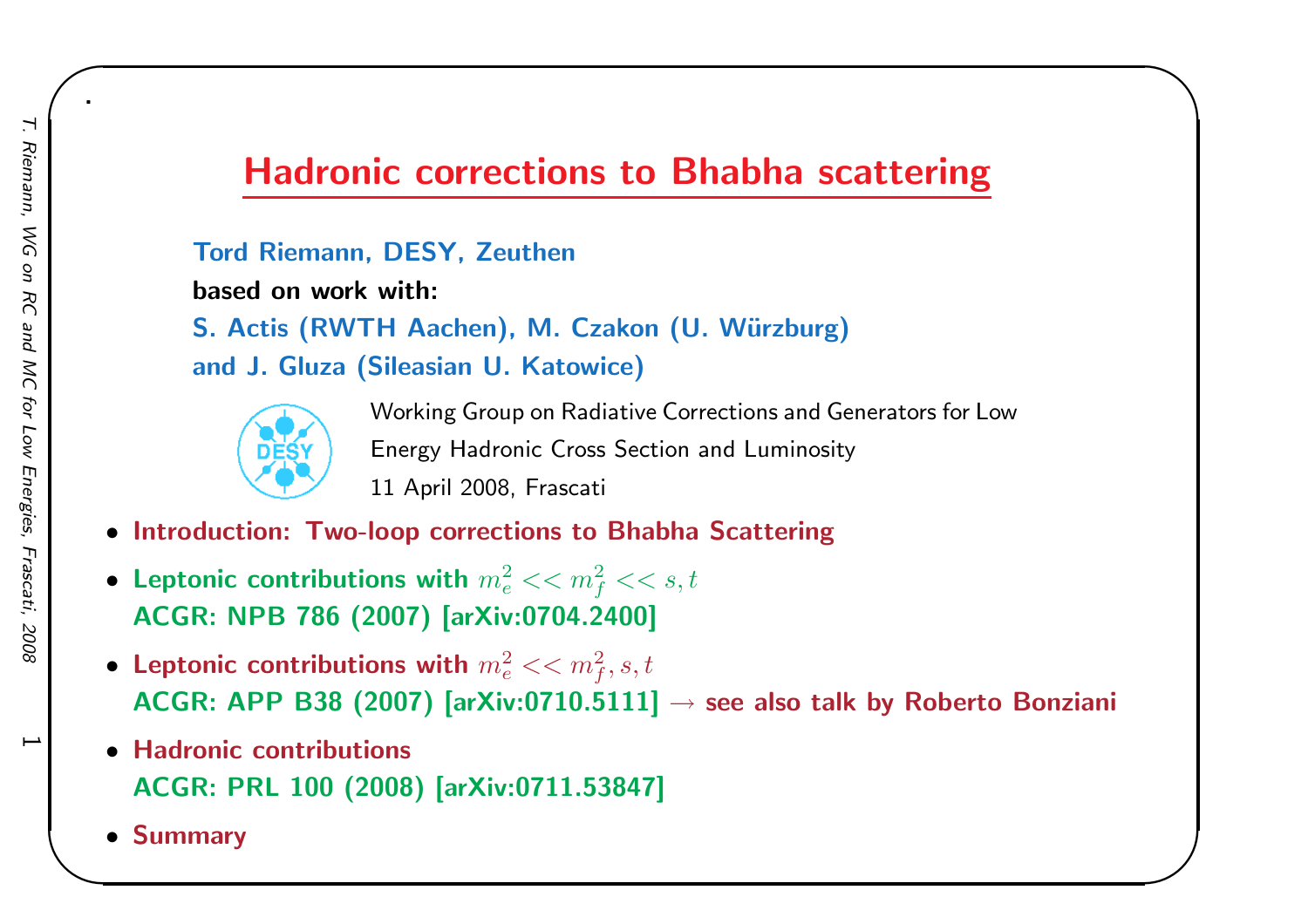### <mark>Two Loop Bhabha Scattering</mark>

To calculate Bhabha scattering it is best to first compute  $e^+e^-\rightarrow \mu^+\mu^-$ , since it's closely related but has less diagrams.

There are 47 QED diagrams contributing to  $e^+e^-\rightarrow \mu^+\mu^-$ .



The Bhabha s
attering amplitude an be obtained from $e^+e^-\rightarrow \mu^+\mu^-$  simply by summing it with the crossed amplitude (including fermi minus sign).

 $\begin{matrix} \hline \end{matrix}$ 

 $\overline{\mathcal{C}}$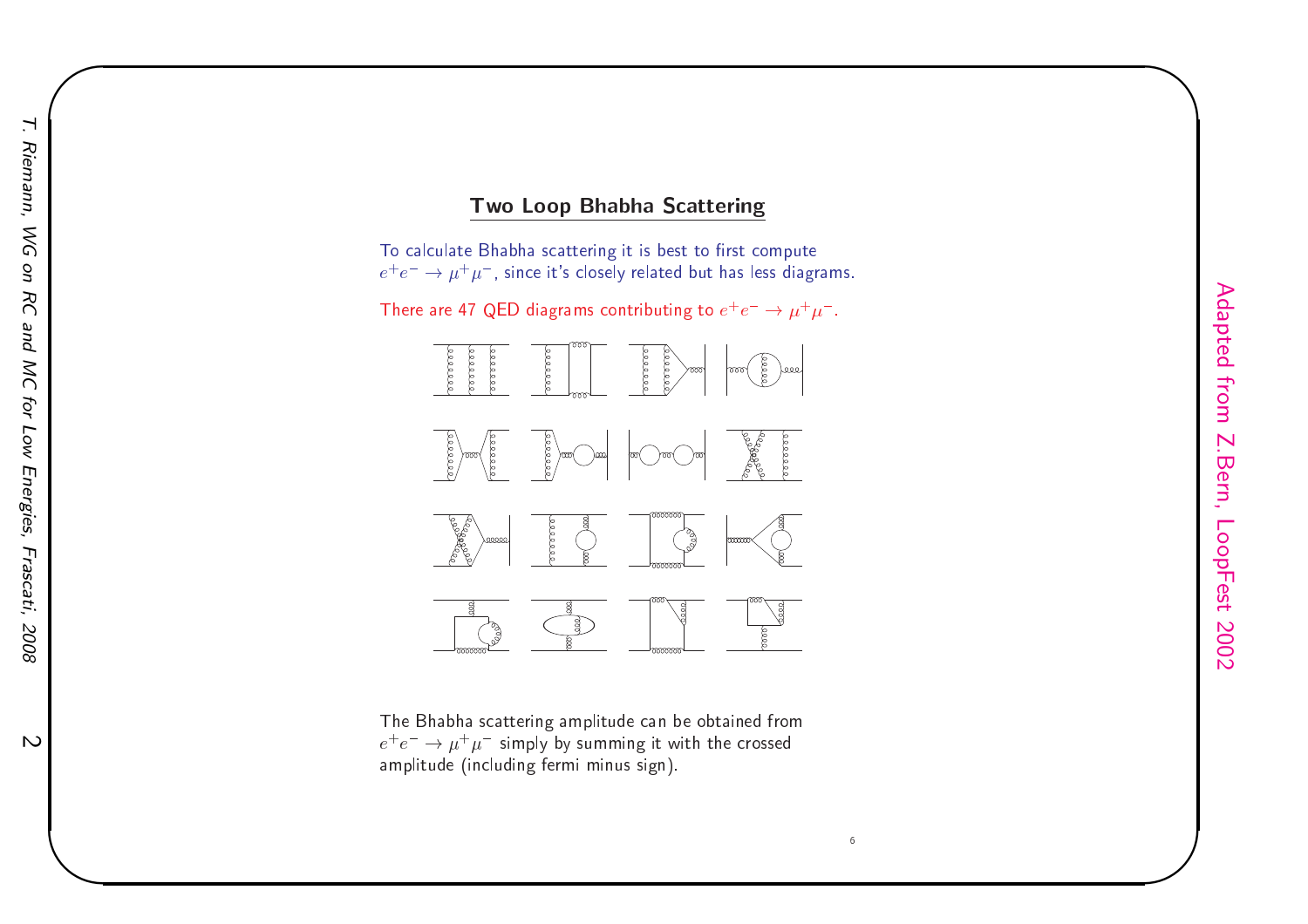The diagrams with electrons and photons define an  $n_f = 1$  problem.

But there are additional ones with heavier fermions.

So we have to investigate an  $n_f = 2$  problem

For self-energies starting with 1-loops, and for vertices and boxes starting with 2-loops:

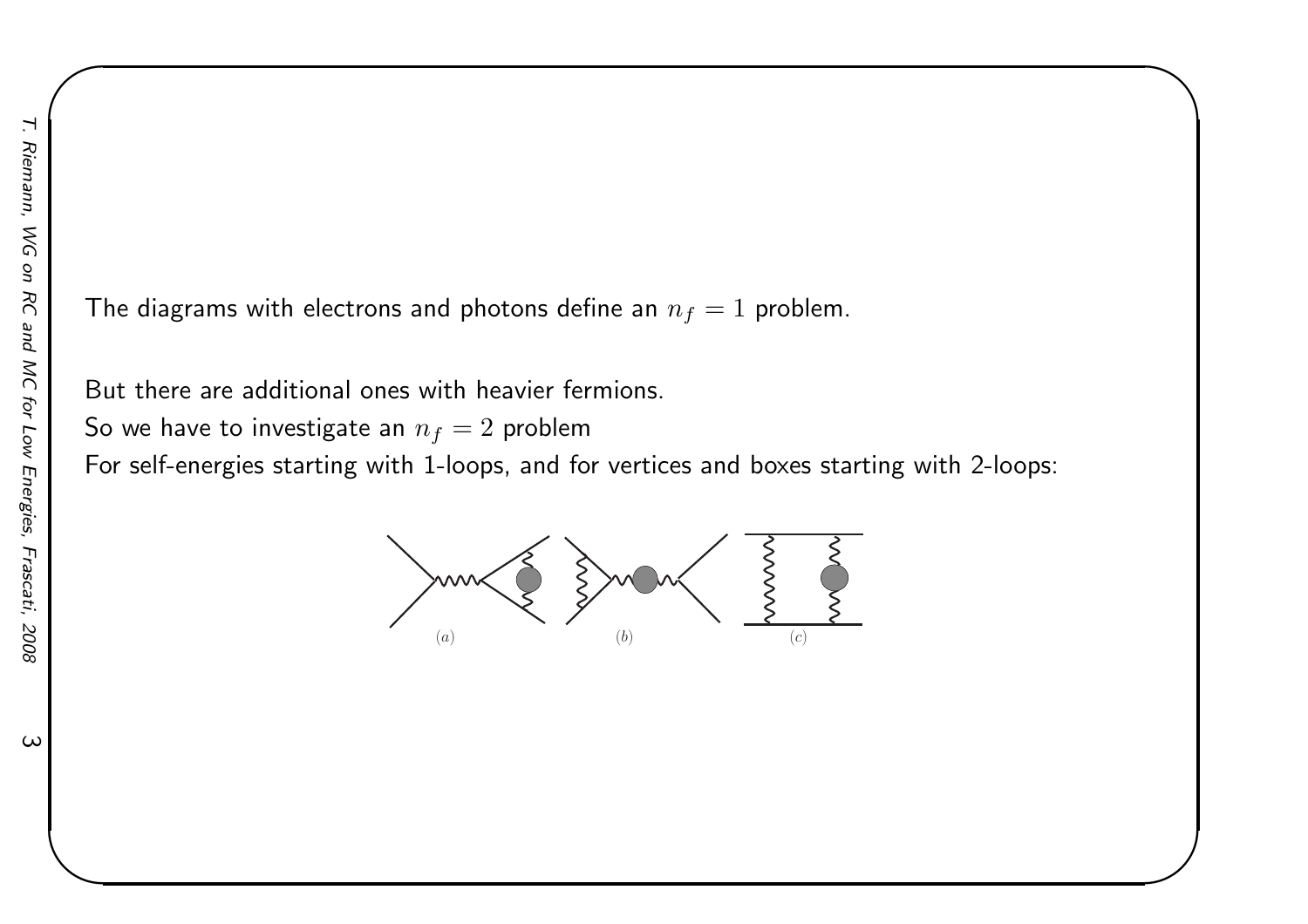

- $\bullet$  The unsolved problem, even in the limit  $m_e^2 << s,t$ : The non-planar photonic 2-loop boxes B3
- Finally the photonic corrections were derived from massless case by A. Penin . . .
- $\bullet\,$  . . . and the  $n_f = 1$  electron loops  ${\sf V4}$ ,  ${\sf B5}$  by R. Bonciani et al., and later also by ACGR
- We think we know how to do the non-planar boxes, but it is not easy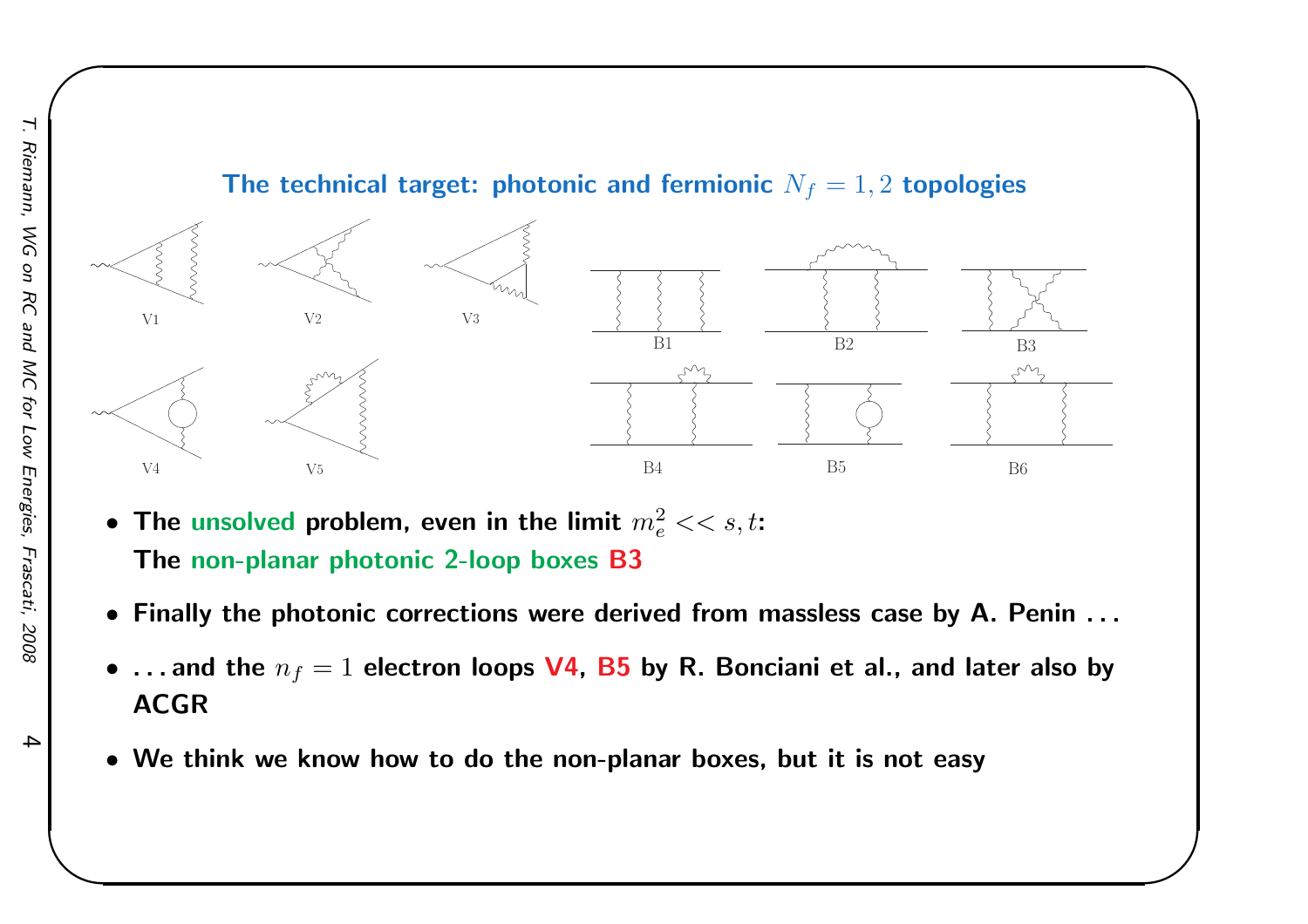## . The  $n_f = 2$  contributions have been determined in 2007

 $\begin{matrix} \hline \end{matrix}$ 

- Self-energies are not <sup>a</sup> two-masses-problem
- $\bullet$  2-vertices are known (for  $m_e^2=m_f^2$  and  $m_e^2<< m_f^2$ ): G. Burgers PLB 164 (1885), Kniehl, Krawczyk, Kühn, Stuart PLB 209 (1988)
- $\bullet\,$  What is really new: the 2-bo $\times$ es with two different fermions involved

The <sup>8</sup> box-master integrals were identified in ACGR, PRD <sup>71</sup> (2005) [hep-ph/0412164]



- $\bullet~~ m_e^2 << m_f^2 << s,t$ : Becher,Melnikov JHEP 6 (2007) and ACGR NPB 786 (2007)
- $\bullet~~ m_e^2 << m_f^2, s, t: \,\, \mathsf{ACGR}$  0710.5111  $>$  APP B38 (2007) and Bonciani,Ferroglia,Penin 0710.4775 (2007)

 $\bullet~~ m_e^2 << m_{hadrons}^2, s, t: \, \mathsf{ACGR~0711.3847} -> \mathsf{PRL~100} \text{ (2008) } \, \mathsf{THIS} \, \mathsf{TALK}$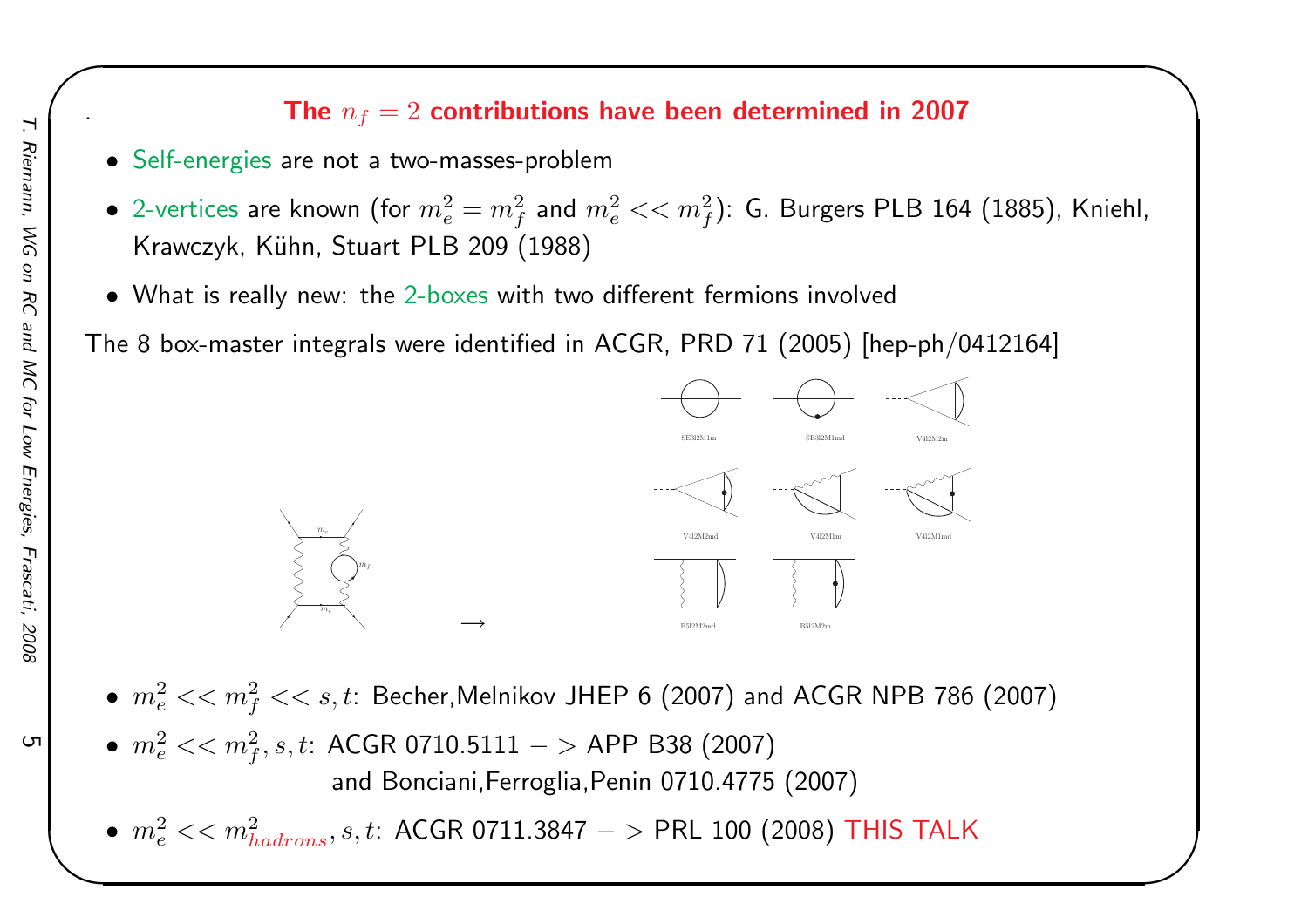

Classes of Bhabha-scattering 2-loop diagrams containing at least one fermion loop.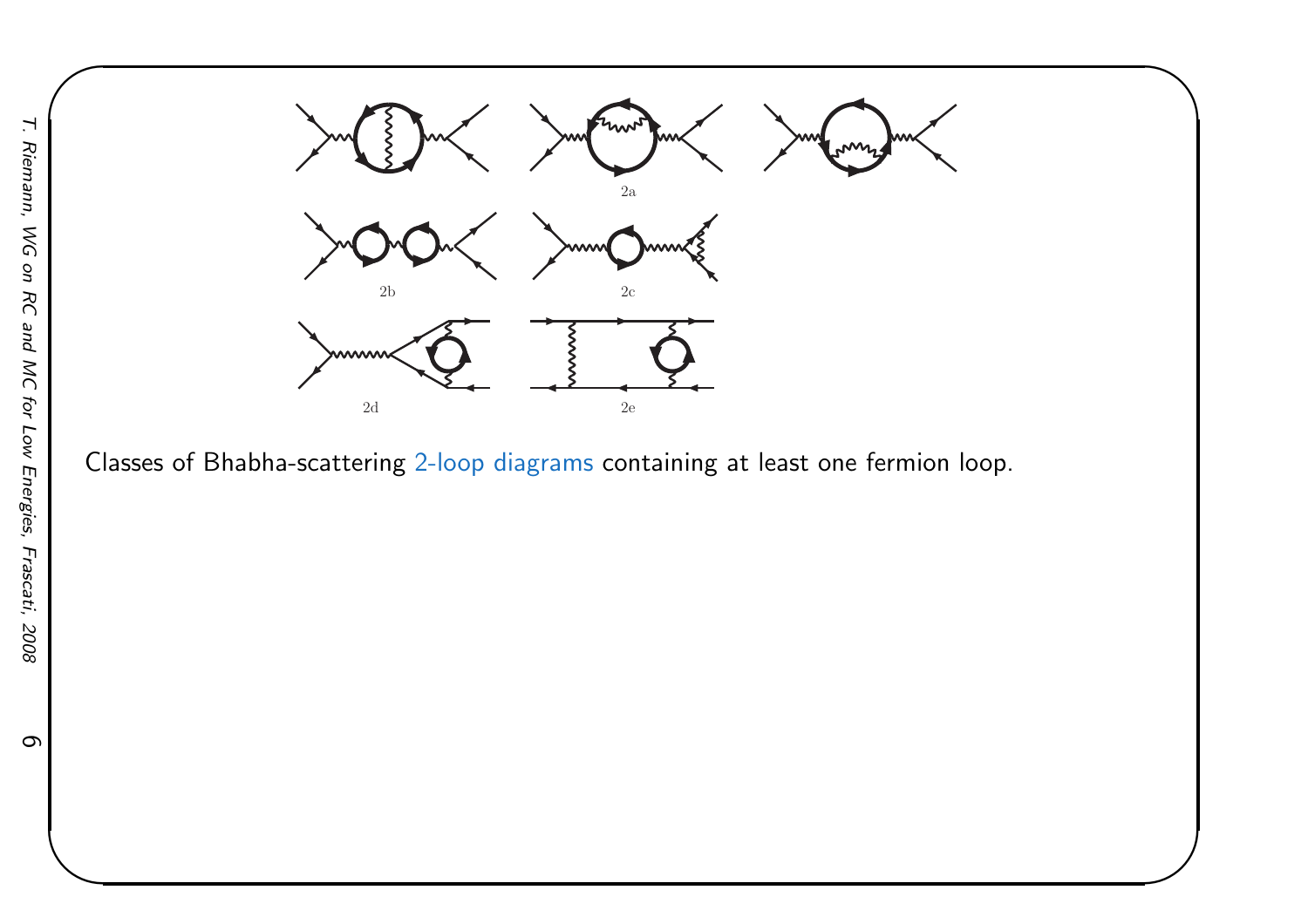The <sup>4</sup> direct and <sup>4</sup> crossed fermionic 2-loop box diagrams have to be combined withother diagrams for an IR-fi<mark>nite</mark> contribution:

 $\begin{matrix} \hline \end{matrix}$ 



 $\overline{\phantom{0}}$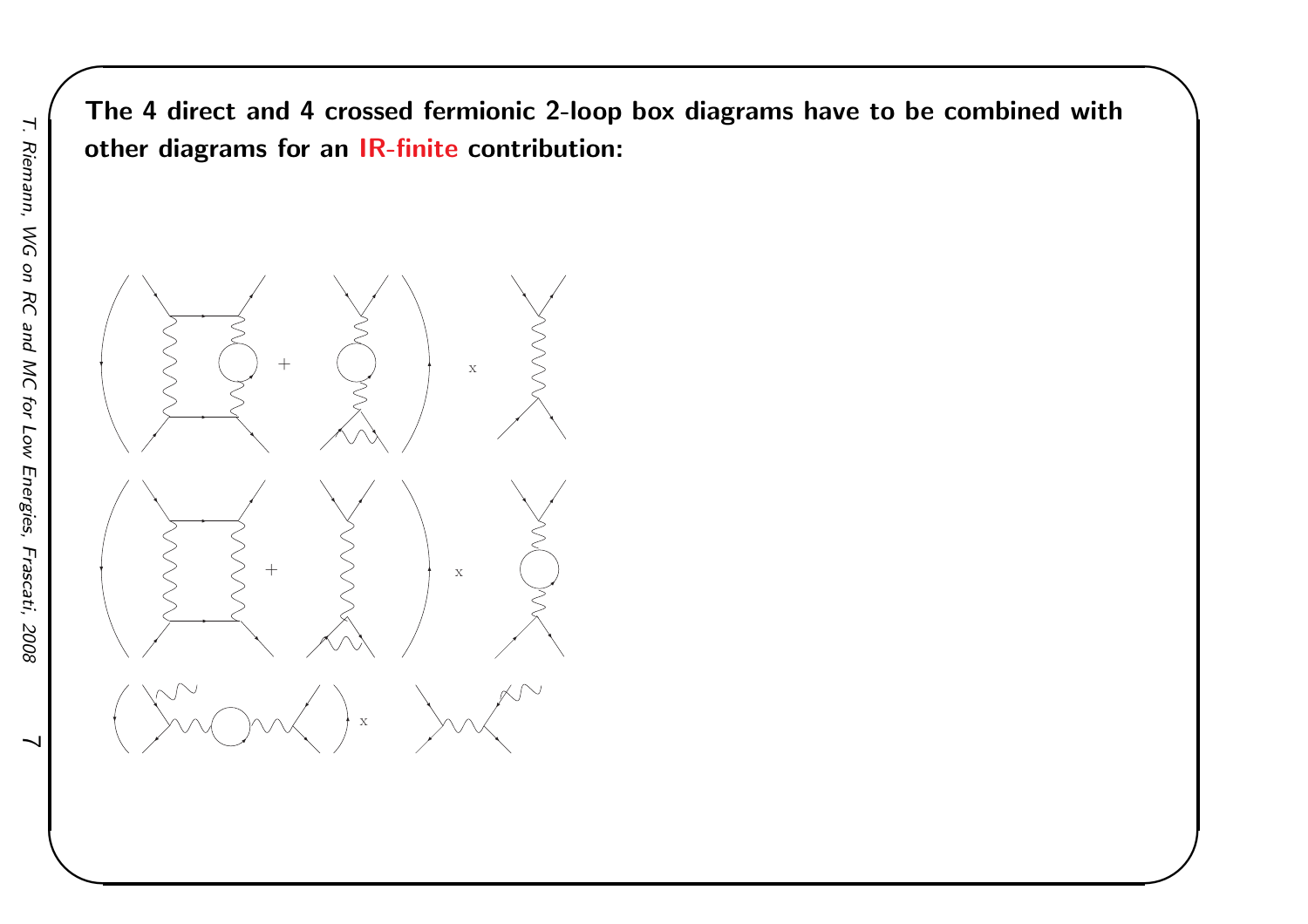After combining the 2-loop terms with the <mark>loop-by-loop</mark> terms and with <mark>so</mark>ft real corrections:

$$
\frac{d\sigma^{\text{NNLO}}}{d\Omega} + \frac{d\sigma^{\text{NLO}}_{\gamma}}{d\Omega} = \frac{d\sigma^{\text{NNLO,e}}}{d\Omega} + \sum_{f \neq e} Q_f^2 \frac{d\sigma^{\text{NNLO,f}^2}}{d\Omega} + \sum_{f \neq e} Q_f^4 \frac{d\sigma^{\text{NNLO,f}^2}}{d\Omega} + \sum_{f_1, f_2 \neq e} Q_{f_1}^2 Q_{f_2}^2 \frac{d\sigma^{\text{NNLO,2f}}}{d\Omega}.
$$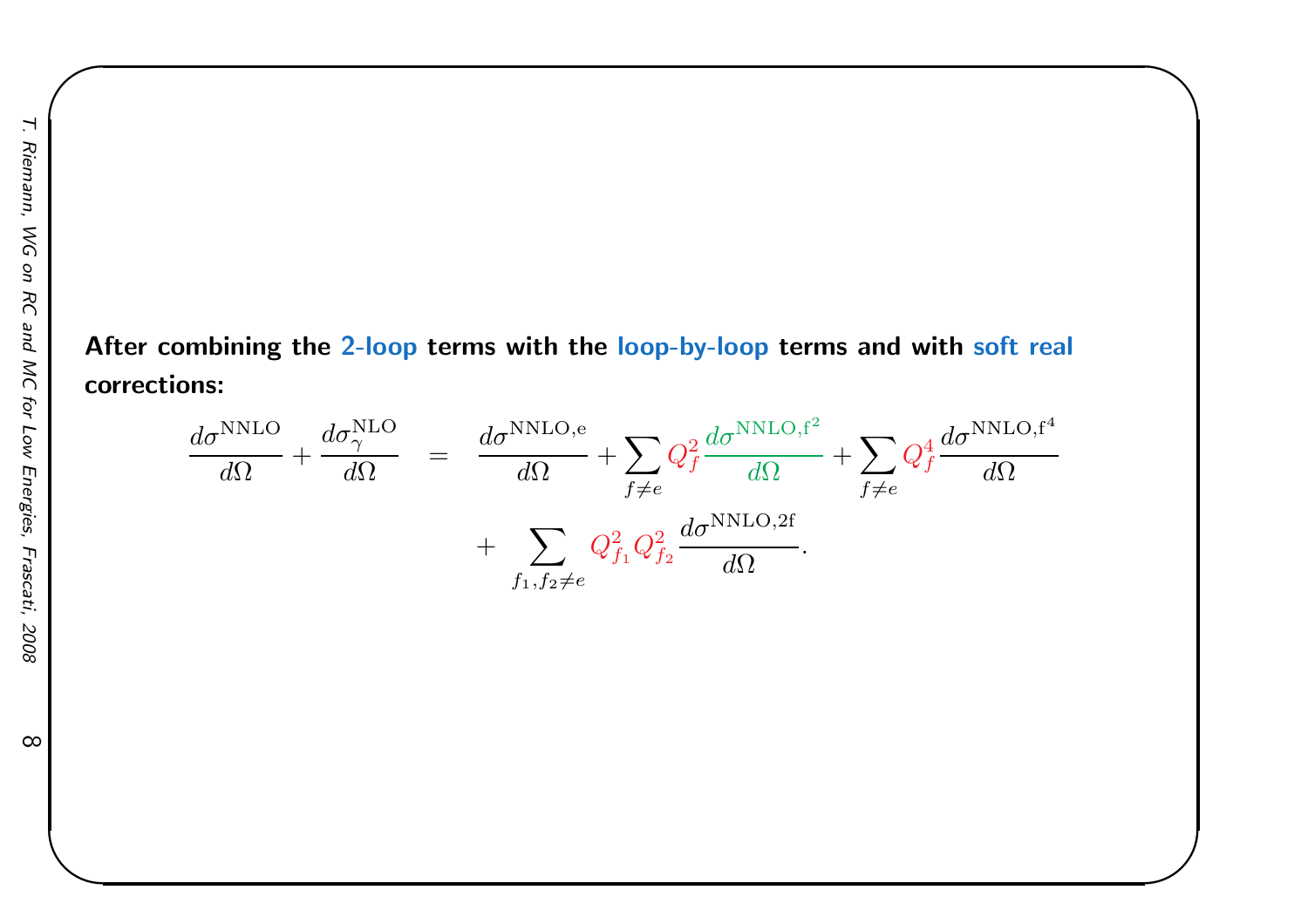#### The Box Corrections

The contribution of the renormalized two-loop box diagrams of class 2e is <sup>g</sup>iven by

 $\begin{matrix} \hline \end{matrix}$ 

$$
\frac{d\sigma^{\rm 2e\times tree}}{d\Omega}\,=\,\frac{\alpha^2}{2\,s}\,\Big[\,\frac{1}{s}\,A_1^{\rm 2e\times tree}(s,t)\,+\,\frac{1}{t}\,A_2^{\rm 2e\times tree}(s,t)\,\Big]
$$

Here the auxiliary functions can be conveniently expressed through <mark>th</mark>ree independent form factors  $B^{(2)}_{{\rm I}, {\rm f}}(x,y)$ , where  ${\rm i=A,B,C,}$ 

$$
A_1^{2 \text{e} \times \text{tree}}(s, t) = F_\epsilon^2 \sum_f Q_f^2 \text{ Re} \left[ B_{\text{A},f}^{(2)}(s, t) + B_{\text{B},f}^{(2)}(t, s) + B_{\text{C},f}^{(2)}(u, t) - B_{\text{B},f}^{(2)}(u, s) \right],
$$
  

$$
A_2^{2 \text{e} \times \text{tree}}(s, t) = F_\epsilon^2 \sum_f Q_f^2 \text{ Re} \left[ B_{\text{B},f}^{(2)}(s, t) + B_{\text{A},f}^{(2)}(t, s) - B_{\text{B},f}^{(2)}(u, t) + B_{\text{C},f}^{(2)}(u, s) \right].
$$

The normalization factor is

$$
F_{\epsilon} \ = \ \left(\,\frac{m_e^2 \,\pi \,e^{\gamma_E}}{\mu^2}\,\right)^{-\epsilon}
$$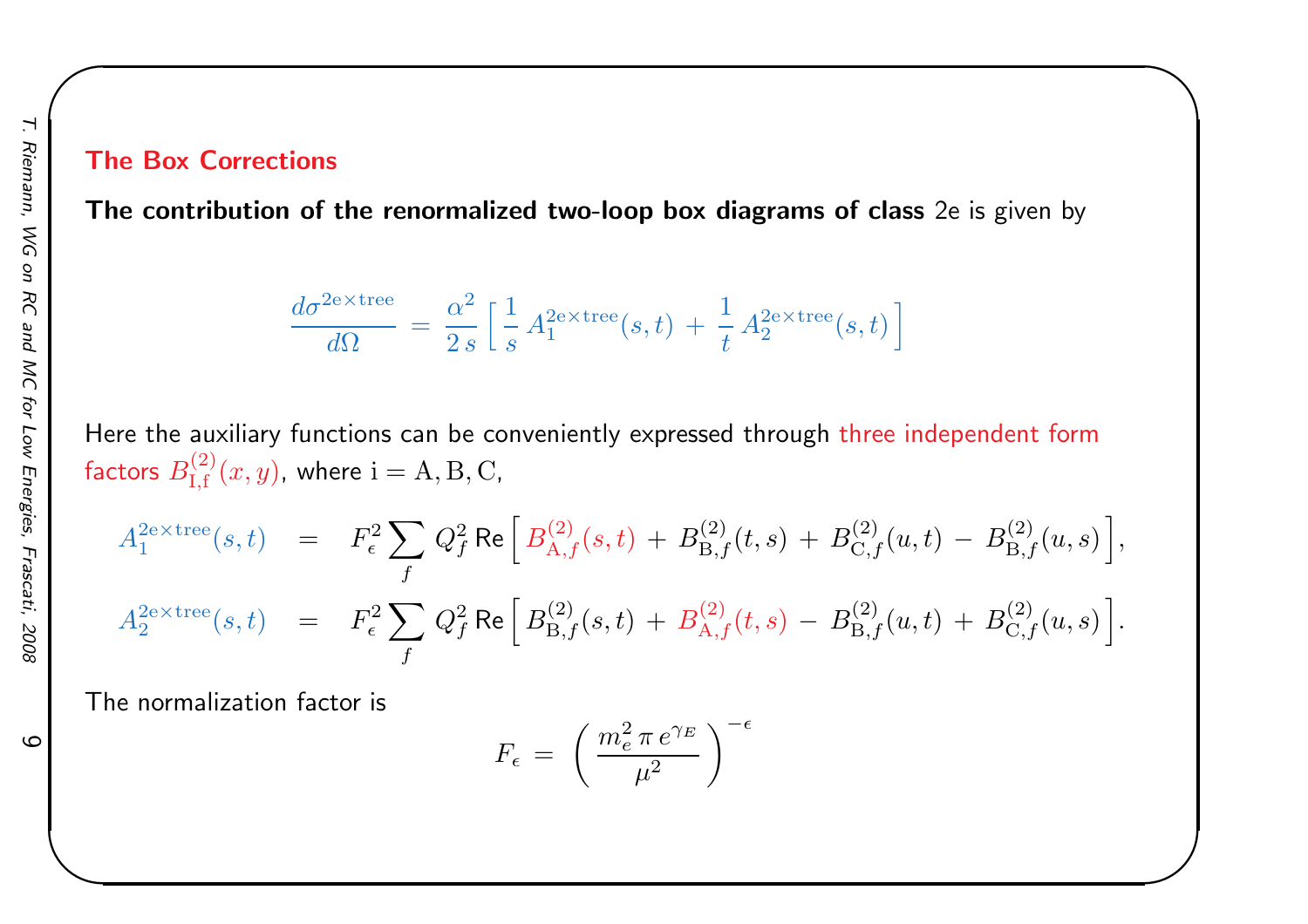### How to evaluate the  $N_f = 2$  diagrams?

 $\begin{matrix} \hline \end{matrix}$ 

### We did it in <sup>2</sup> ways

- Decompose the 2-loop integrals to master integrals, solve them. Here: In the limit  $m_e^2 << m_f^2 << s,t,u$ This was done in hep-ph/07042400v2  $\longrightarrow$  ACGR, NPB 786 (2007)
- Alternatively, rewrite the 2-loop integrals as dispersion integrals. Decompose the loop integrals afterwards into master integrals The master integrals are simpler, of one-loop type, but the numerical dispersionintegration remains then.

Advantages of the dispersion integrals:

- get easily the range  $m_e^2 << m_f^2, s, t, u$
- method applies also to hadronic insertions

10

.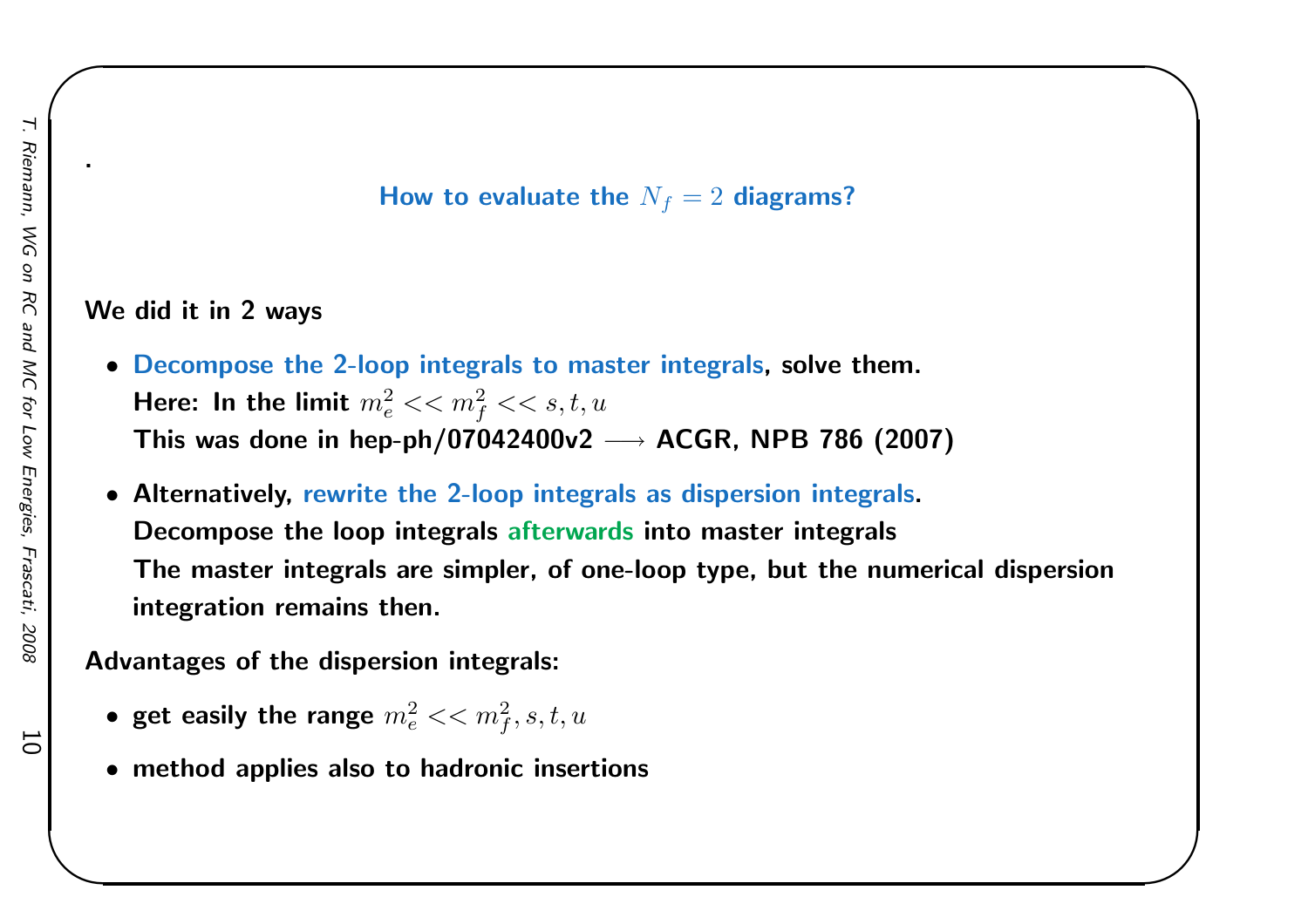#### Dispersion Integrals

 $\begin{matrix} \hline \end{matrix}$ 

$$
\frac{g_{\mu\nu}}{q^2+i\delta} \rightarrow \frac{g_{\mu\alpha}}{q^2+i\delta} \left( q^2 g^{\alpha\beta} - q^{\alpha} q^{\beta} \right) \Pi_{\text{had}}(q^2) \frac{g_{\beta\nu}}{q^2+i\delta},
$$

the once-subtracted dispersion integral

$$
\Pi_{\text{had}}(q^2) = -\frac{q^2}{\pi} \int_{4M_\pi^2}^{\infty} \frac{dz}{z} \frac{\text{Im}\,\Pi_{\text{had}}(z)}{q^2 - z + i\,\delta}.
$$

Finally, one relates  ${\sf Im}\,\Pi_{\rm had}$  to the hadronic cross-section ratio  $R_{\rm had}$ ,

$$
\text{Im}\Pi_{\text{had}}(z) = -\frac{\alpha}{3}R_{\text{had}}(z) = -\frac{\alpha}{3}\frac{\sigma_{e^+e^- \to \text{hadrons}}(z)}{(4\pi\alpha^2)/(3z)}
$$

,

For heavy fermion insertions, we have instead of  $R_{\rm had}(z)$ :

$$
R_f(z) = Q_f^2 C_f (1 + 2m_f^2/z) \sqrt{1 - 4m_f^2/z},
$$

Replacing the  $\Pi_{\rm had}(q^2)$  in a vertex or in box diagram by the  $z$ -dispersion integral and exchanging the  $\int d^4k$  with the  $\int dz$  creates one-loop diagrams with a subsequent z-integration.

11

.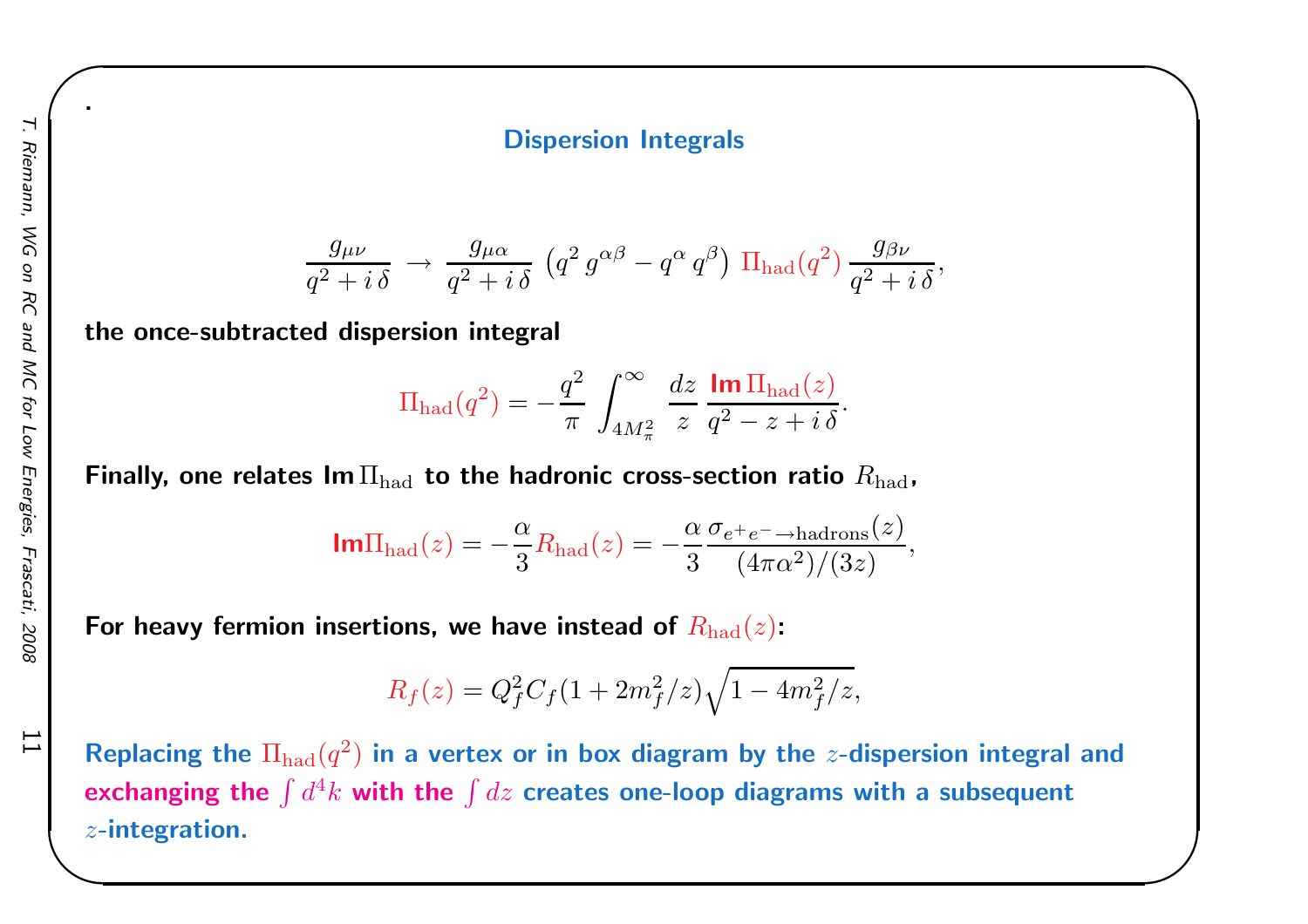.

The kernel functions for the dispersion integrals

 $\begin{matrix} \hline \end{matrix}$ 

$$
\Delta \alpha(x) = \Delta \alpha_{\text{had}}^{(5)}(x) + \Pi_e(x) + \sum_{f=\mu,\tau,t} \Pi_f(x)
$$

$$
\Delta \alpha_{\text{had}}^{(5)}(x) = \frac{\alpha}{\pi} \frac{x}{3} \int_{4m_\pi^2}^{\infty} dz \frac{R_{\text{had}}^{(5)}(z)}{z} \frac{1}{x - z + i\delta}
$$

$$
V_2(x) = V_{2e}(x) + V_{2rest}(x)
$$
  
\n
$$
V_{2rest}(x) = \int_{4M^2}^{\infty} dz \frac{R(z)}{z} K_V(x + i\delta; z)
$$
  
\n
$$
K_V(x; z) = \frac{1}{3} \left\{ -\frac{7}{8} - \frac{z}{2x} + \left( \frac{3}{4} + \frac{z}{2x} \right) \ln \left( -\frac{x}{z} \right) - \frac{1}{2} \left( 1 + \frac{z}{x} \right)^2 \left[ \zeta_2 - \text{Li}_2 \left( 1 + \frac{x}{z} \right) \right] \right\}
$$

$$
B_i(x,y) = \int_{4M^2}^{\infty} dz \, \frac{R(z)}{z} K_{box,i}(x+i\delta, y+i\delta; z)
$$

The  $K_{box,i}(x, y; z)$  are determined as linear combinations of one-loop integrals with mass  $z=M^2$  .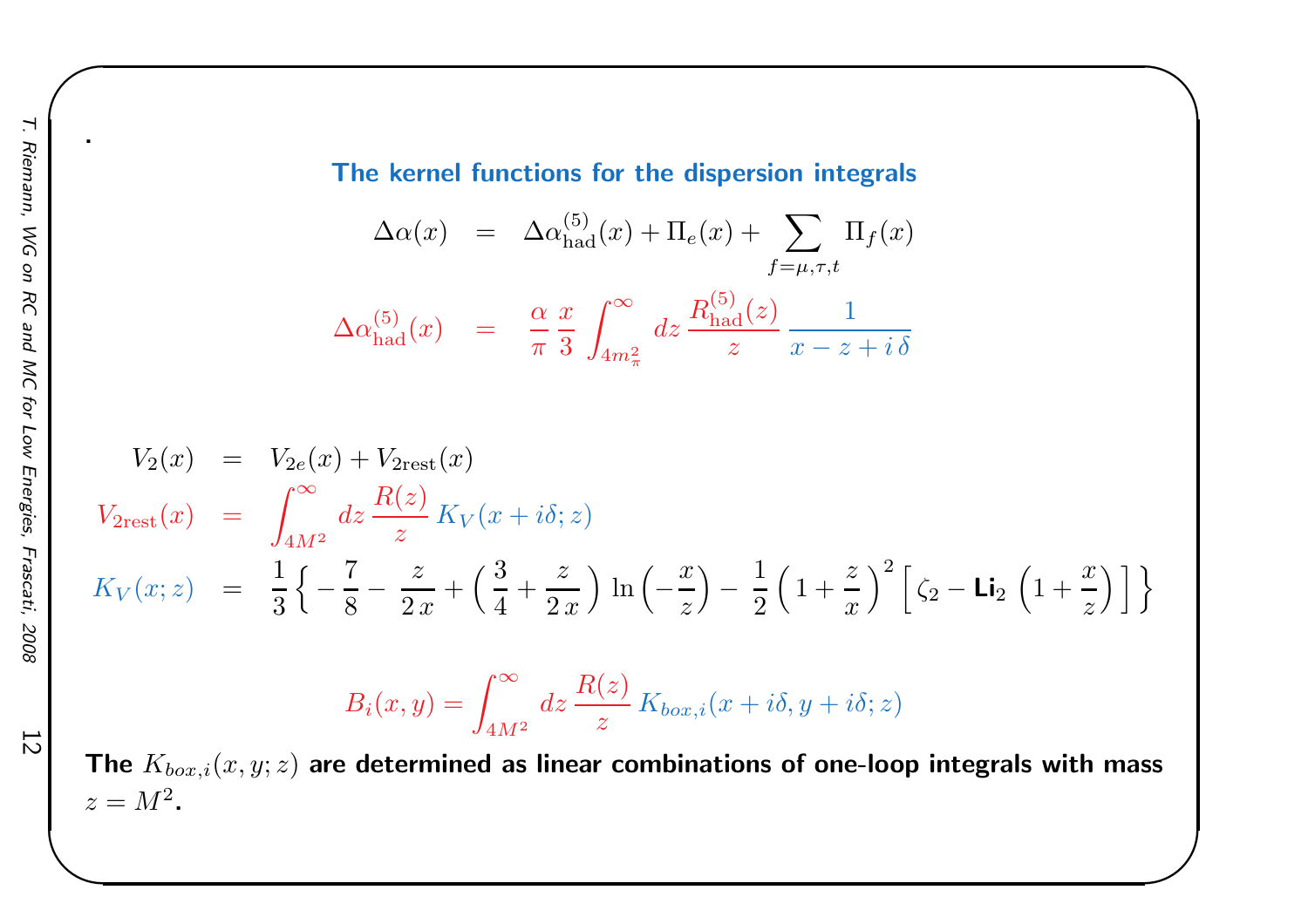13

.

### The dispersion master integrals for the  $N_f = 2$  contributions

 $\begin{matrix} \hline \end{matrix}$ 

There are three box kernel functions, depending on  $m_e, m_f, s, t.$ with  $m_e^2 << z = m_f^2, s, t.$ They are IR-divergent.

The eight master integrals for the 2-loop boxes are:

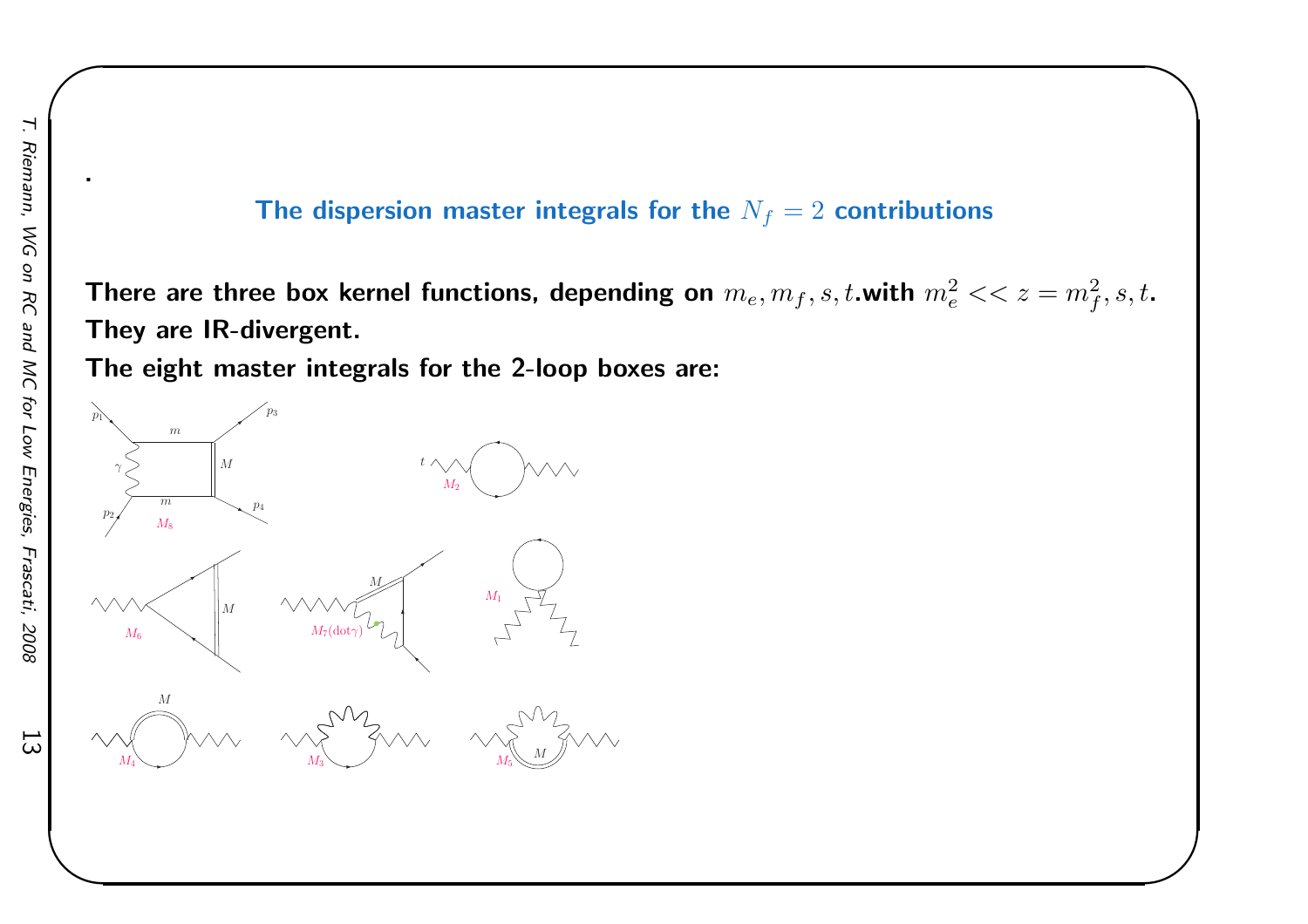### The Box Corrections (repeated here from above)

The contribution of the renormalized two-loop box diagrams of class 2e is <sup>g</sup>iven by

$$
\frac{d\sigma^{2e\times tree}}{d\Omega} = \frac{\alpha^2}{2s} \left[ \frac{1}{s} A_1^{2e\times tree}(s,t) + \frac{1}{t} A_2^{2e\times tree}(s,t) \right]
$$

 $\begin{matrix} \hline \end{matrix}$ 

Here the auxiliary functions can be conveniently expressed through three independent formfactors  $B^{(2)}_{{\rm I}, {\rm f}}(x,y)$ , where  ${\rm i=A,B,C,}$ 

$$
A_1^{2e \times tree}(s,t) = F_{\epsilon}^2 \sum_f Q_f^2 \text{ Re} \Big[ B_{A,f}^{(2)}(s,t) + B_{B,f}^{(2)}(t,s) + B_{C,f}^{(2)}(u,t) - B_{B,f}^{(2)}(u,s) \Big],
$$
  
\n
$$
A_2^{2e \times tree}(s,t) = F_{\epsilon}^2 \sum_f Q_f^2 \text{ Re} \Big[ B_{B,f}^{(2)}(s,t) + B_{A,f}^{(2)}(t,s) - B_{B,f}^{(2)}(u,t) + B_{C,f}^{(2)}(u,s) \Big].
$$

The normalization factor is

$$
F_{\epsilon} \ = \ \left(\,\frac{m_e^2 \,\pi \,e^{\gamma_E}}{\mu^2}\,\right)^{-\epsilon}
$$

Look e.g. at  $B_{{\rm C},f}^{(2)}(t,s)$  for hadrons:

$$
B_{\mathrm{C},had}^{(2)}(t,s)=\int_{4M_\pi^2}^\infty \frac{dz}{z}R_{had}(z)K_C(s,t,z)
$$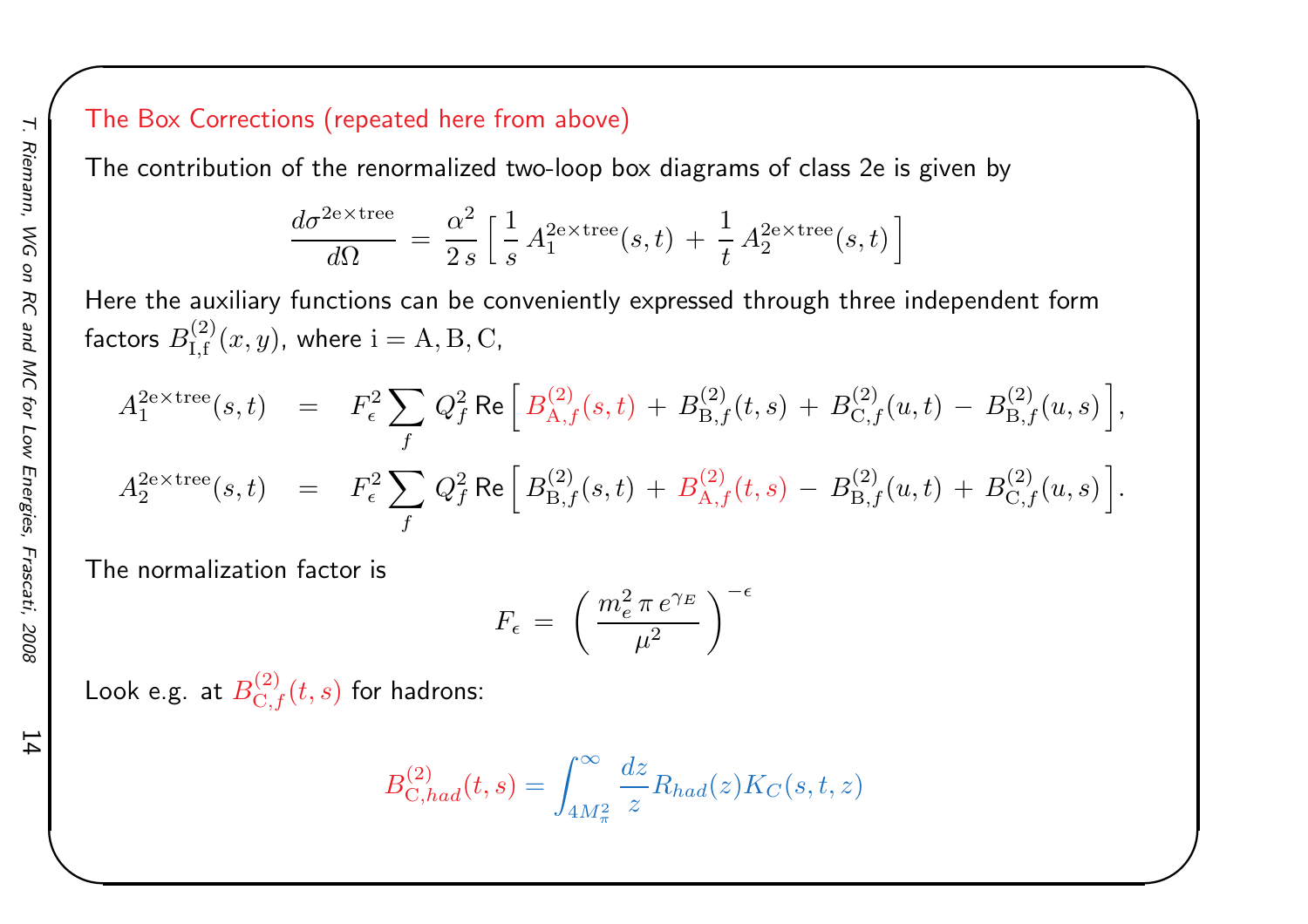And similarly for leptons:

$$
4M_{\pi}^{2} \longrightarrow 4m_{l}^{2}
$$
  
\n
$$
R_{had}(z) \longrightarrow R_{lep}(z) \sim \sqrt{1 - \frac{4m_{l}^{2}}{z}} \left(1 + \frac{2m_{l}^{2}}{z}\right) + \epsilon R_{lep}^{\epsilon}(z)
$$

 $\begin{matrix} \hline \end{matrix}$ 

Get:

$$
B_{C,lep}^{(2)}(t,s) = \int_{4m_l^2}^{\infty} \frac{dz}{z} R_{lep}(z) K_C(s,t,z)
$$

$$
K_C(x, y; z) = F_{\epsilon} \sum_{i=1}^{8} c_{Ci} M_i(s, t, z)
$$
  
\n
$$
= \frac{1}{3 m_e^2 (y - z)} \left\{ 2 \frac{F_{\epsilon}}{\epsilon} x^2 L_x + 4 \zeta_2 x^2 \left( \frac{z}{y} - 2 \right) - 2 \left( x^2 + y^2 + xy \right) L_x \right.
$$
  
\n
$$
+ x^2 \left( \frac{z}{y} - 1 \right) L_y + 2 x^2 \left( \frac{z}{y} - 1 \right) L_y^2 + 4 x^2 L_x L_y + x^2 \left( \frac{z}{y} - 1 \right) \ln \left( \frac{z}{m_e^2} \right)
$$
  
\n
$$
- 2 x^2 \left( \frac{z}{y} - \frac{1}{2} \right) \ln^2 \left( \frac{z}{m_e^2} \right) + 4 x^2 \left( \frac{z}{y} - 1 \right) \ln \left( \frac{z}{m_e^2} \right) \ln \left( 1 - \frac{z}{y} \right)
$$
  
\n
$$
+ 2 x^2 \ln \left( \frac{z}{m_e^2} \right) L_x - x^2 \left( \frac{z}{y} + \frac{y}{z} - 2 \right) \ln \left( 1 - \frac{z}{y} \right) - 4 x^2 \ln \left( 1 - \frac{z}{y} \right) L_x
$$
  
\n
$$
+ 4 x^2 \left( \frac{z}{y} - 1 \right) \text{Li}_2 \left( \frac{z}{y} \right) - 2 x^2 \text{Li}_2 \left( 1 + \frac{z}{x} \right) \right\}.
$$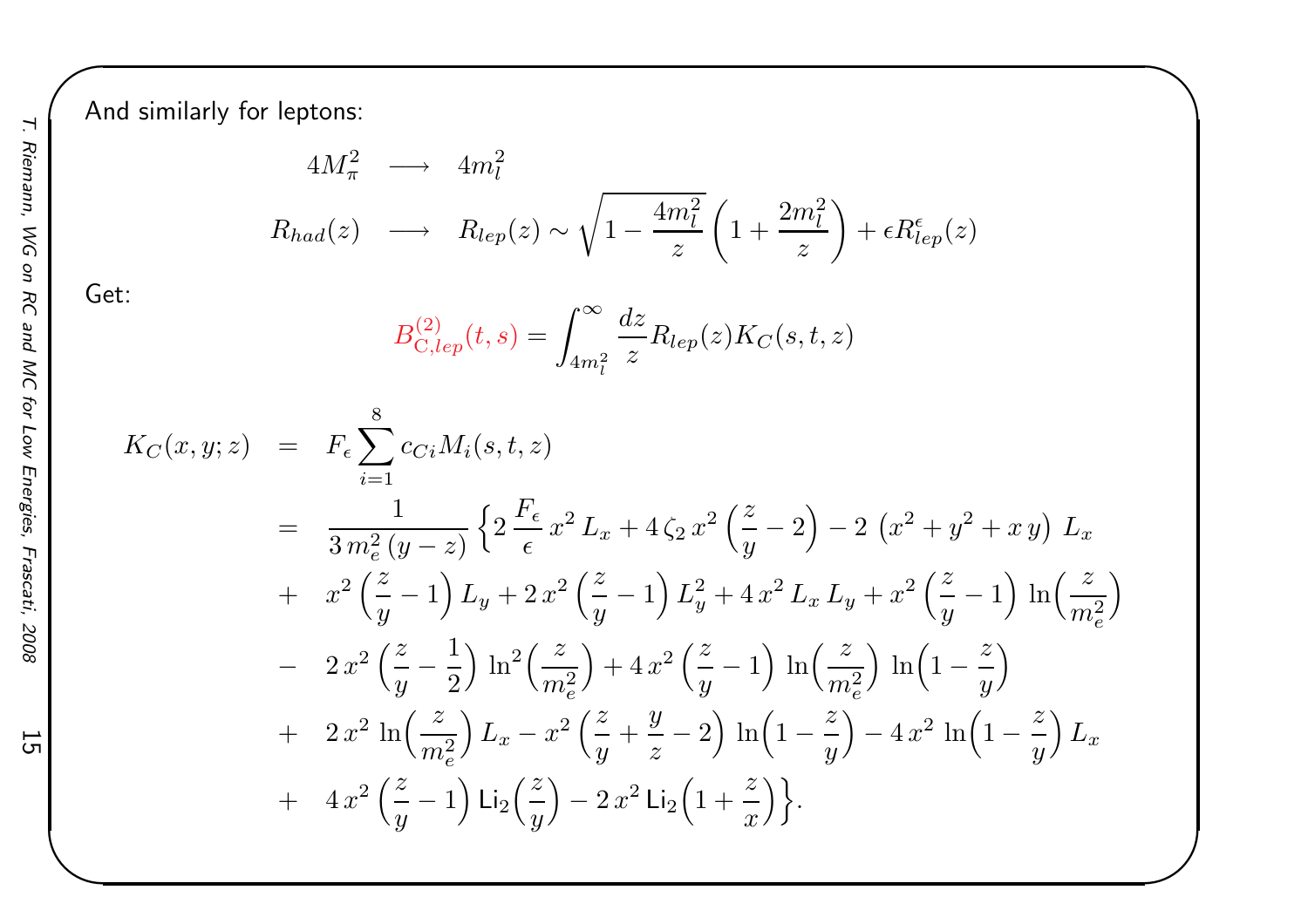The contributing masters are:

$$
M_1 = N \int d^D k \frac{1}{k^2 - m^2},\tag{1}
$$

$$
M_2 = N \int d^D k \frac{1}{(k^2 - m^2)[(k - p_1 - p_2)^2 - m^2]},
$$
\n(2)

$$
M_3 = N \int d^D k \frac{1}{k^2 (k - p_1 + p_3)^2},\tag{3}
$$

$$
M_4 = N \int d^D k \frac{1}{(k^2 - m^2)[(k - p_3)^2 - z]},
$$
\n(4)

$$
M_5 = N \int d^D k \frac{1}{(k^2 - z)(k - p_1 + p_3)^2},\tag{5}
$$

$$
M_6 = N \int d^D k \frac{1}{(k^2 - z)[(k + p_3)^2 - m^2][(k + p_3 - p_1 - p_2)^2 - m^2]},
$$
\n(6)

$$
M_7 = N \int d^D k \frac{1}{(k^2 - z)[(k + p_3)^2 - m^2](k + p_3 - p_1)^2},
$$
\n(7)

$$
M_8 = N \int d^D k \frac{1}{(k^2 - z)[(k + p_3)^2 - m^2](k + p_3 - p_1)^2 [(k + p_3 - p_1 - p_2)^2 - m^2]}, \tag{8}
$$

where

$$
F_{\epsilon} = N = m^{2\epsilon} \frac{e^{\gamma} \epsilon}{i\pi^{2-\epsilon}}.
$$
\n(9)

 $\begin{matrix} \hline \end{matrix}$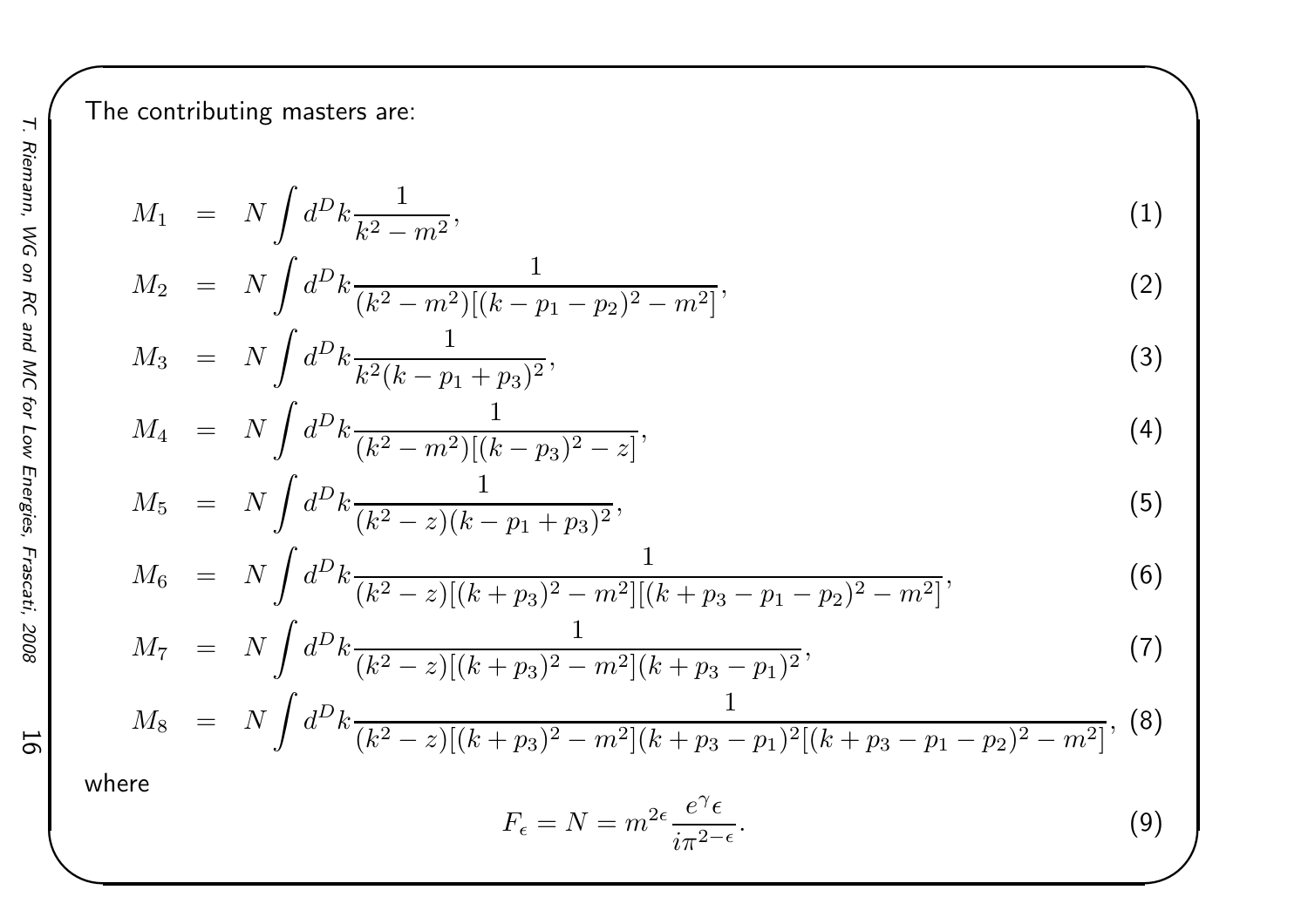17

```
and e.g. the box integral M_8=Bo1 is:
Bo1 = (4*ep*z2 + 2*Log[-(m^2/t)] - 4*ep*Log[me]*Log[-(m^2/t)] -4*ep*Log[1 - m^2/t]*Log[-(m^2/t)] + 3*ep*Log[-(m^2/t)]^2 -2*Log[-(me^2/t)] + 4*ep*Log[me]*Log[-(me^2/t)] +4*ep*Log[1 - m^2/t]*Log[-(me^2/t)] - 2*ep*Log[-(m^2/t)]
*Log[-(me^2/t)] - ep*Log[-(me^2/t)]^2 + Log[-(m^2/s)]*
       (4*ep*Log[me] + 4*ep*Log[1 - m^2/t] - 2*(1 + ep*Log[-(m^2/t)] +ep*Log[-(me^2/t)]) + 2*ep*PolyLog[2, (m^2 + s)/s]/(2*ep*s*(m^2 - t))
```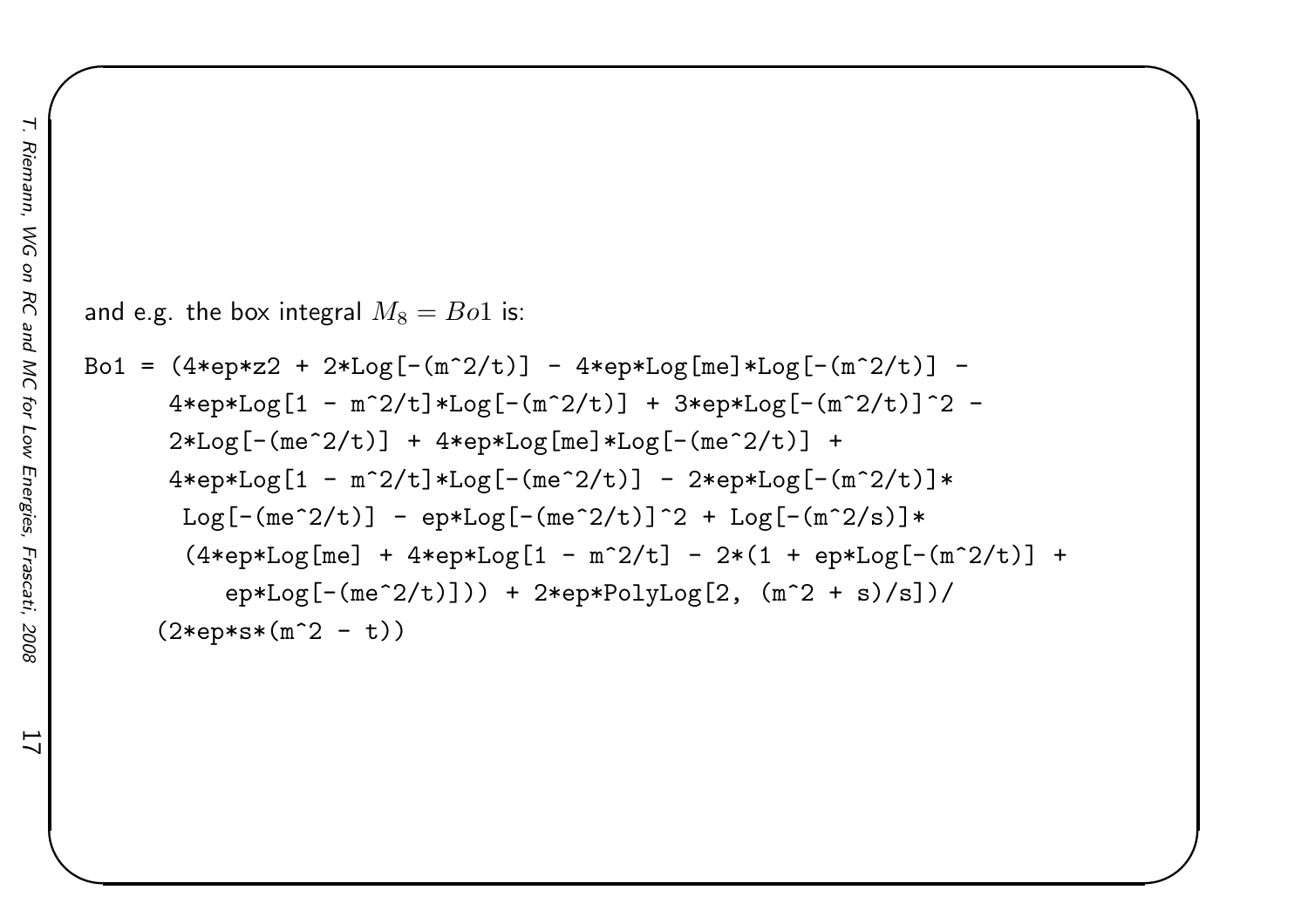| $d\sigma / d\Omega$ [nb] $\sqrt{s}$ [GeV] | $\mathbf 1$  | 10             | 91              | 500                      |
|-------------------------------------------|--------------|----------------|-----------------|--------------------------|
| LO QED                                    | 46.6409      | 0.466409       | 0.00563228      | 0.000186564              |
| LO Zfitter                                | 46.643       | 0.468499       | 0.127292        | 0.0000854731             |
| NNLO $(e)$                                | $-0.230927$  | $-0.00453987$  | $-0.0000919387$ | $-4.28105 \cdot 10^{-6}$ |
| $\iota\iota$<br>NNLO $(e + \mu)$          | $-0.256679$  | $-0.00570942$  | $-0.000122796$  | $-5.90469 \cdot 10^{-6}$ |
| $\iota$<br>NNLO $(e + \mu + \tau)$        |              | $-0.00586082$  | $-0.000135449$  | $-6.7059 \cdot 10^{-6}$  |
| $\sqrt{4}$<br>NNLO $(e + \mu + \tau + t)$ |              |                |                 | $-6.6927 \cdot 10^{-6}$  |
| NNLO photonic                             | 2.07476      | 0.0358755      | 0.000655126     | 0.0000284063             |
| NNLO IR $e$                               | $-0.19927$   | $-0.00359349$  | $-0.0000672264$ | $-2.95317 \cdot 10^{-6}$ |
| NNLO IR $\mu$ (analytic)                  | $-0.0314292$ | $-0.00134635$  | $-0.0000335037$ | $-1.66781 \cdot 10^{-6}$ |
| NNLO IR $\mu$ (dispersion)                | $-0.0333538$ | $-0.00134663$  | $-0.0000335037$ | $-1.66781 \cdot 10^{-6}$ |
| NNLO IR $\tau$ (analytic)                 |              | $-0.00021027$  | $-0.0000162977$ | $-1.00877 \cdot 10^{-6}$ |
| NNLO IR $\tau$ (dispersion)               |              | $-0.000272634$ | $-0.0000163119$ | $-1.00878 \cdot 10^{-6}$ |

Table 1: Numerical values for the NNLO corrections to the differential cross section respect tothe solid angle. Results are expressed in nanobarns for a scattering angle  $\theta=90^\circ$ . Empty entries are related to cases where the high-energy approximation cannot be applied.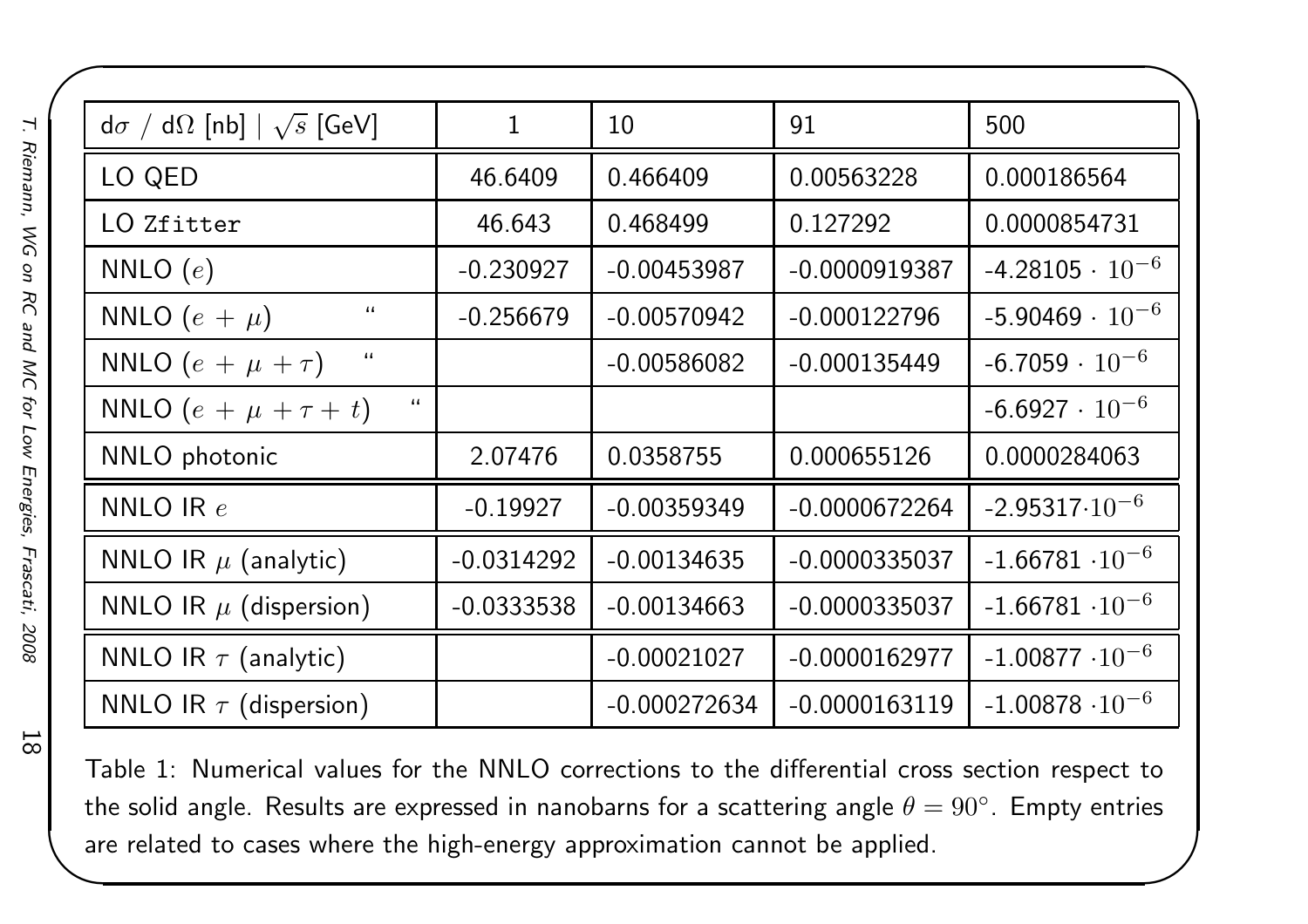This is a topic by itself, because  $R_{had}$  is basically unpublished. N.N.1:Fuer R(s) mit Fehlern, Kontinuum <sup>+</sup> Resonanzen haben wir nur unsere interne Arbeitsversion.N.N.2:This procedure is <sup>a</sup> follow up of complicated programs, which unfortunately do not exist in <sup>a</sup> really user-friendly form. N.N.3:<sup>I</sup> understand that for your problem it is probably too cumbersome (and time-consuming) to use the data. N.N.4:es hat etwas gedauert, bis ich in meinen alten Verzeichnissen auf einer 1994er Vax am MPI fuendig geworden bin.

So, finally, we might reproduce the old estimates <sup>g</sup>iven for the vertex dispersion relationin Kniehl, Krawczyk, Kühn, Stuart (1988) → finally we have numerics, but with larger<br>~~~~~ then resesses errors than necessary

Using  $R_{had}$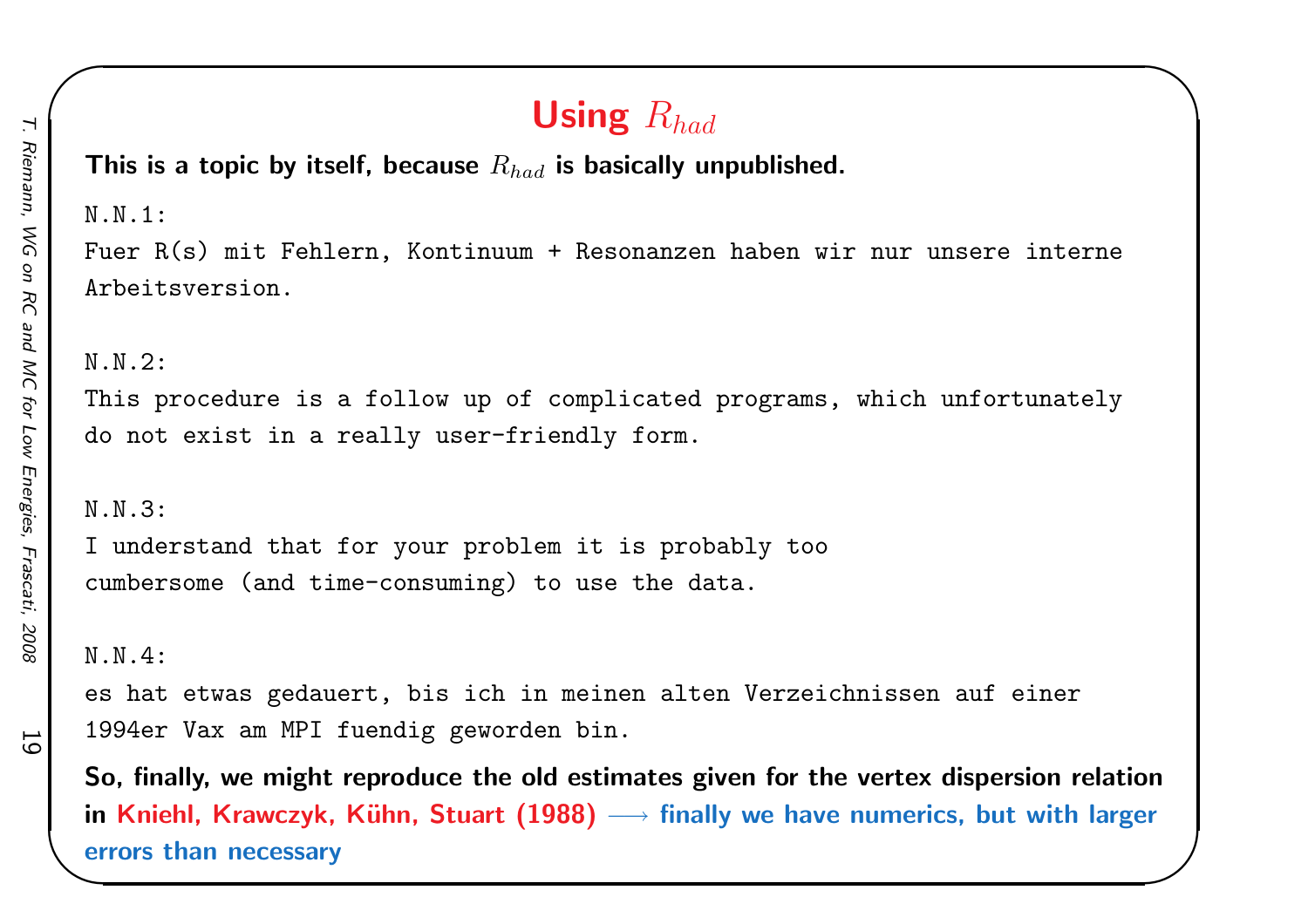## Final formula and results

We distinguish <sup>3</sup> different categories of 2-loop contributions:

- $\bullet$  Running  $\alpha$
- the irreducible 2-loop vertices
- the 'rest': irreducible vertices and boxes plus 2-loop boxes

$$
\frac{d\overline{\sigma}}{d\Omega} = c \int_{4M_{\pi}^{2}}^{\infty} dz \frac{R_{\text{had}}(z)}{z} \frac{1}{t - z} F_{1}(z) \tag{10}
$$
\n
$$
+ c \int_{4M_{\pi}^{2}}^{\infty} \frac{dz}{z (s - z)} \Big\{ R_{\text{had}}(z) \Big[ F_{2}(z) + F_{3}(z) \ln |1 - \frac{z}{s}| \Big] \Big\}
$$
\n
$$
- R_{\text{h}}(s) \Big[ F_{2}(s) + F_{3}(s) \ln |1 - \frac{z}{s}| \Big] \Big\}
$$
\n
$$
+ c \frac{R_{\text{h}}(s)}{s} \Big\{ F_{2}(s) \ln \Big( \frac{s}{4M_{\pi}^{2}} - 1 \Big) - 6 \zeta_{2} F_{a}(s)
$$
\n
$$
+ F_{3}(s) \Big[ 2\zeta_{2} + \frac{1}{2} \ln^{2} \Big( \frac{s}{4M_{\pi}^{2}} - 1 \Big) + \text{Li}_{2} \Big( 1 - \frac{s}{4M_{\pi}^{2}} \Big) \Big] \Big\},
$$
\n(10)

 $\begin{matrix} \hline \end{matrix}$ 

with  $c = \alpha^4/(\pi^2 s)$  and  $R_{\text{h}}(s) = \theta(s - 4M_\pi^2)$   $R_{\text{had}}(s)$ .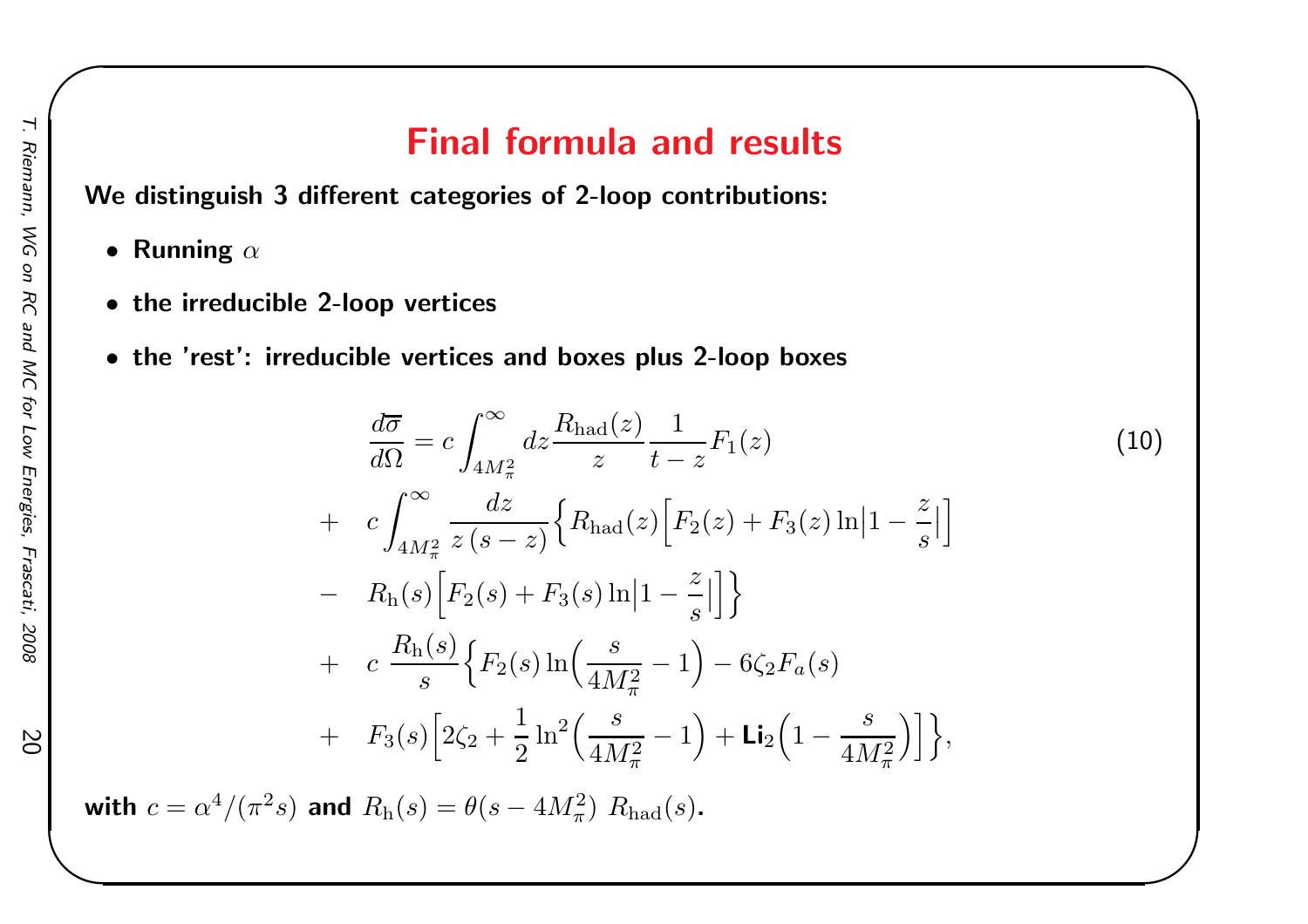$$
F_{1}(z) = \frac{1}{3} \left\{ 9 \bar{c}(s,t) \ln\left(\frac{s}{m_{e}^{2}}\right) + \left[ -z^{2}\left(\frac{1}{s} + \frac{2}{t} + 2\frac{s}{t^{2}}\right) + z\left(4 + 4\frac{s}{t} + 2\frac{t}{s}\right) + \frac{1}{2}\frac{t^{2}}{s} + 6\frac{s^{2}}{t^{2}}
$$
  
+  $5s + 4t \right] \ln\left(-\frac{t}{s}\right) + s\left(-\frac{z}{t} + \frac{3}{2}\right) \ln\left(1 + \frac{t}{s}\right) + \left[\frac{1}{2}\frac{z^{2}}{s} + 2z\left(1 + \frac{s}{t}\right) - \frac{11}{4}s - 2t\right] \ln^{2}\left(-\frac{t}{s}\right)$   
-  $\left[\frac{1}{2}\frac{z^{2}}{t} - z\left(1 + \frac{s}{t}\right) + \frac{t^{2}}{s} + 2\frac{s^{2}}{t} + \frac{9}{2}s + \frac{15}{4}t\right] \ln^{2}\left(1 + \frac{t}{s}\right) + \left[\frac{z^{2}}{t} - 2z\left(1 + \frac{s}{t}\right) + 2\frac{s^{2}}{t} + 5s + \frac{5}{2}t\right]$   
 $\times \ln\left(-\frac{t}{s}\right) \ln\left(1 + \frac{t}{s}\right) - 4\left[\frac{t^{2}}{s} + 2\frac{s^{2}}{t} + 3\left(s + t\right)\right] \left[1 + \text{Li}_{2}\left(-\frac{t}{s}\right)\right] - \left[\frac{t^{2}}{s} + 2\frac{s^{2}}{t} + 3\left(s + t\right)\right] \ln\left(\frac{z}{s}\right) \ln\left(1 + \frac{t}{s}\right)$   
-  $\left[2\frac{z^{2}}{t} - 4z\left(1 + \frac{s}{t}\right) - 4\frac{t^{2}}{s} - 2\frac{s^{2}}{t} + s - \frac{11}{2}t\right] \zeta_{2} + \left[z^{2}\left(\frac{1}{s} + 2\frac{s}{t^{2}} + \frac{2}{t}\right) - z\left(\frac{t}{s} + 2\frac{s}{t} + 2\right)\right] \ln\left(\$ 

and similarly for  $F_2(z)$  and  $F_3(z).$ The  $\int_{4M^2} dz F_i(z)$  gives from the lower integration bound the logarithmically enhanced terms  $ln(=M^2)$  $^n$ , e.g. from terms like  $A(z)\ \ln(z/s)$  or from  $B(z)$ Li $_2\Big(\frac{z}{s}\Big)$ .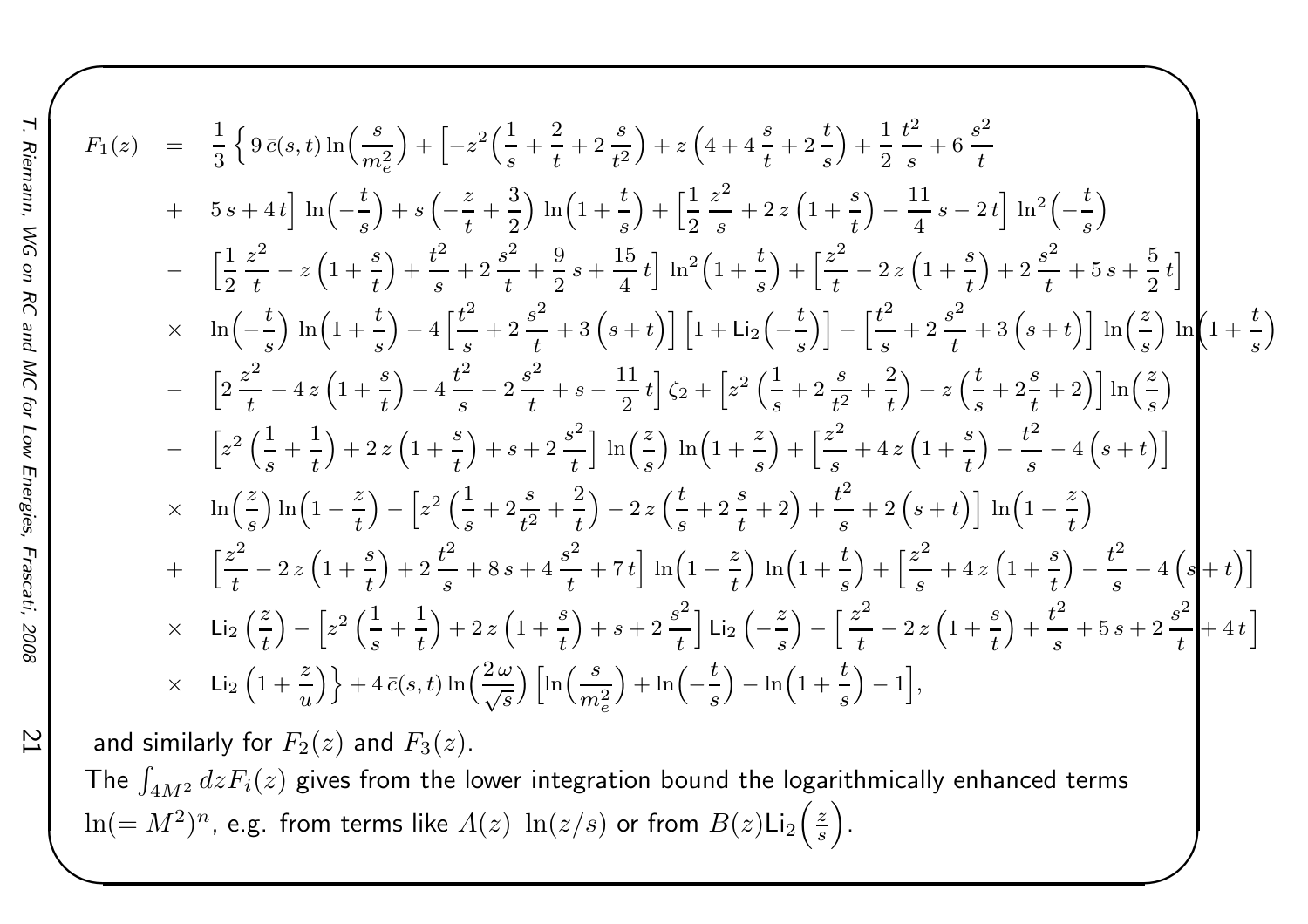### Some numerical results

We will now discuss the numerical net effects arising from the  $N_f = 2$  vertex plus box diagrams (i.e. excluding the pure running coupling effects):

$$
\frac{d\sigma_2}{d\Omega} = \frac{d\overline{\sigma}}{d\Omega} + \frac{d\sigma_v}{d\Omega},
$$

with  $d\overline{\sigma}/d\Omega$  from Eqn. (10). The expression for the irreducible vertex term  $d\sigma_v/d\Omega$  derives<br>... directly from

[Kniehl:1988id,webPage:2007x3]

 $\begin{matrix} \hline \end{matrix}$ 

. The  $d\sigma_2/d\Omega$  is normalized to the pure photonic Bhabha Born cross section  $d\sigma_0/d\Omega$ :

$$
\frac{d\sigma_0}{d\Omega} = \frac{\alpha^2}{s} \left(\frac{s}{t} + 1 + \frac{t}{s}\right)^2
$$

.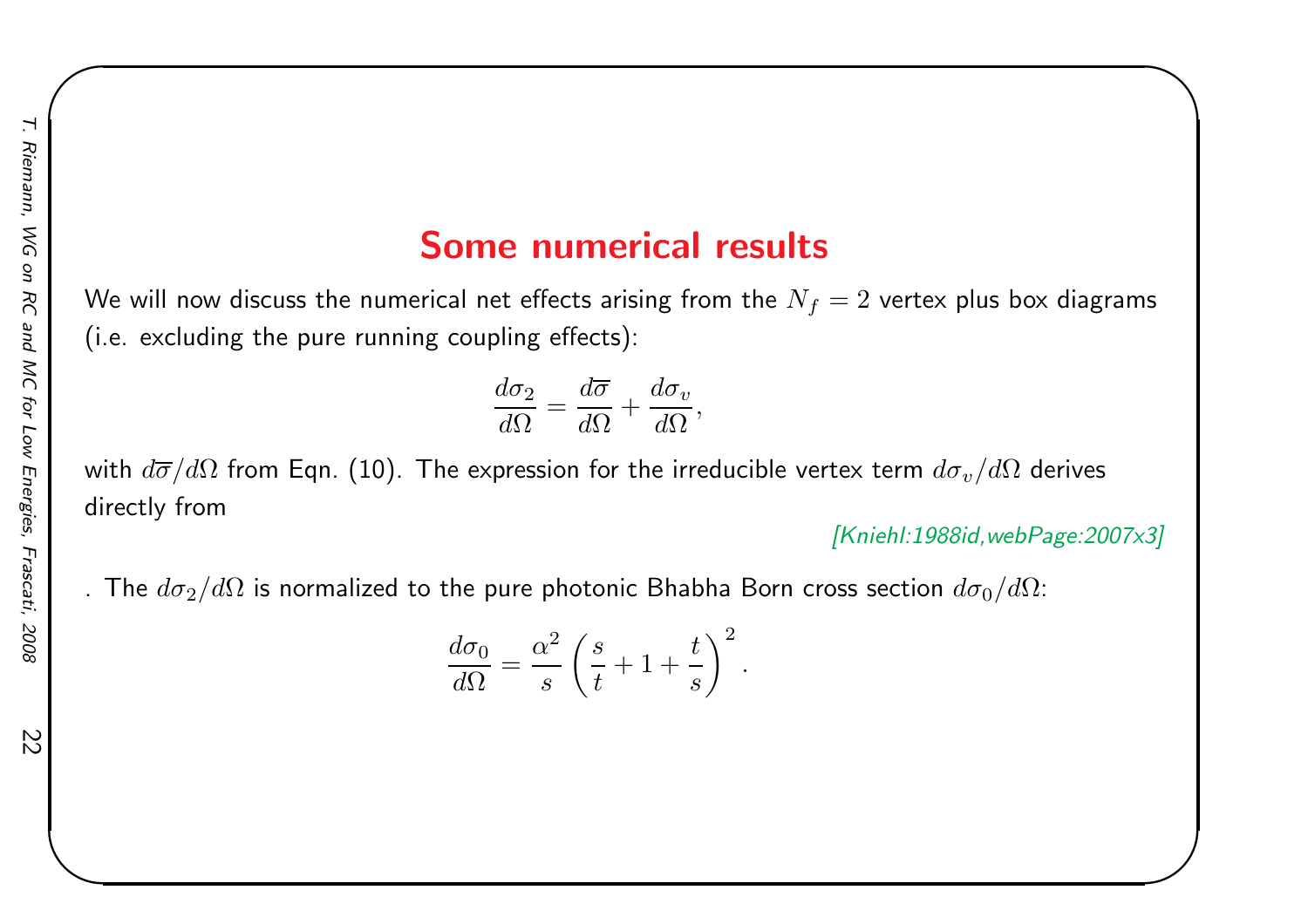

 $\sqrt{2}$ 



 $\begin{matrix} \hline \end{matrix}$ 

Two-loop  $N_f=2$  vertex and box corrections  $d\sigma_2$  to Bhabha scattering in units of  $10^{-3}d\sigma_0$  at meson factories,  $\sqrt{s}=1$  GeV (a) and  $\sqrt{s}=10$  GeV (b).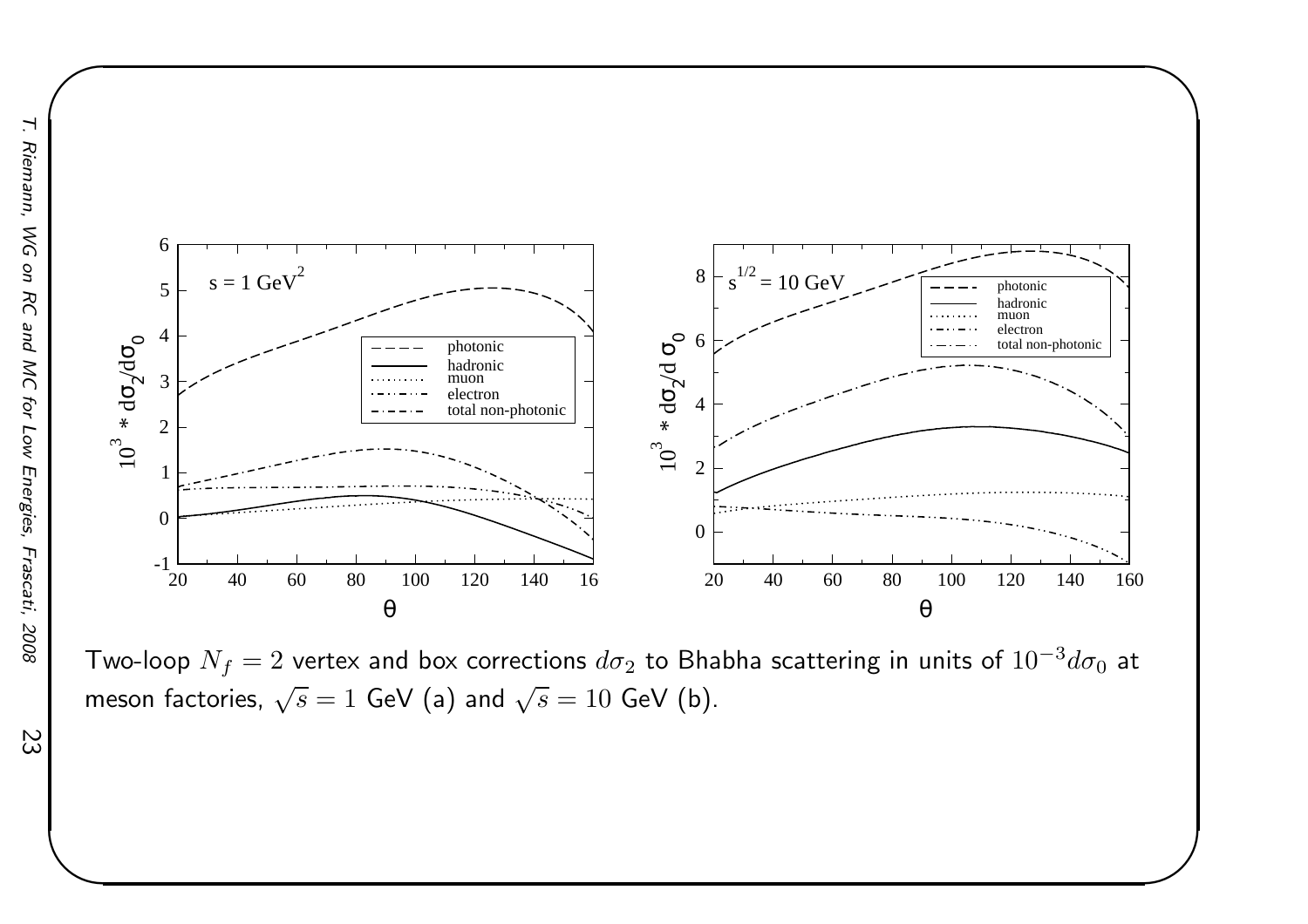

Two-loop  $N_f=2$  vertex and box corrections  $d\sigma_2$  to Bhabha scattering in units of  $10^{-3}d\sigma_0$  at ILC energies of  $\sqrt{s}=100$  GeV (GigaZ option) and  $\sqrt{s}=500$  GeV.